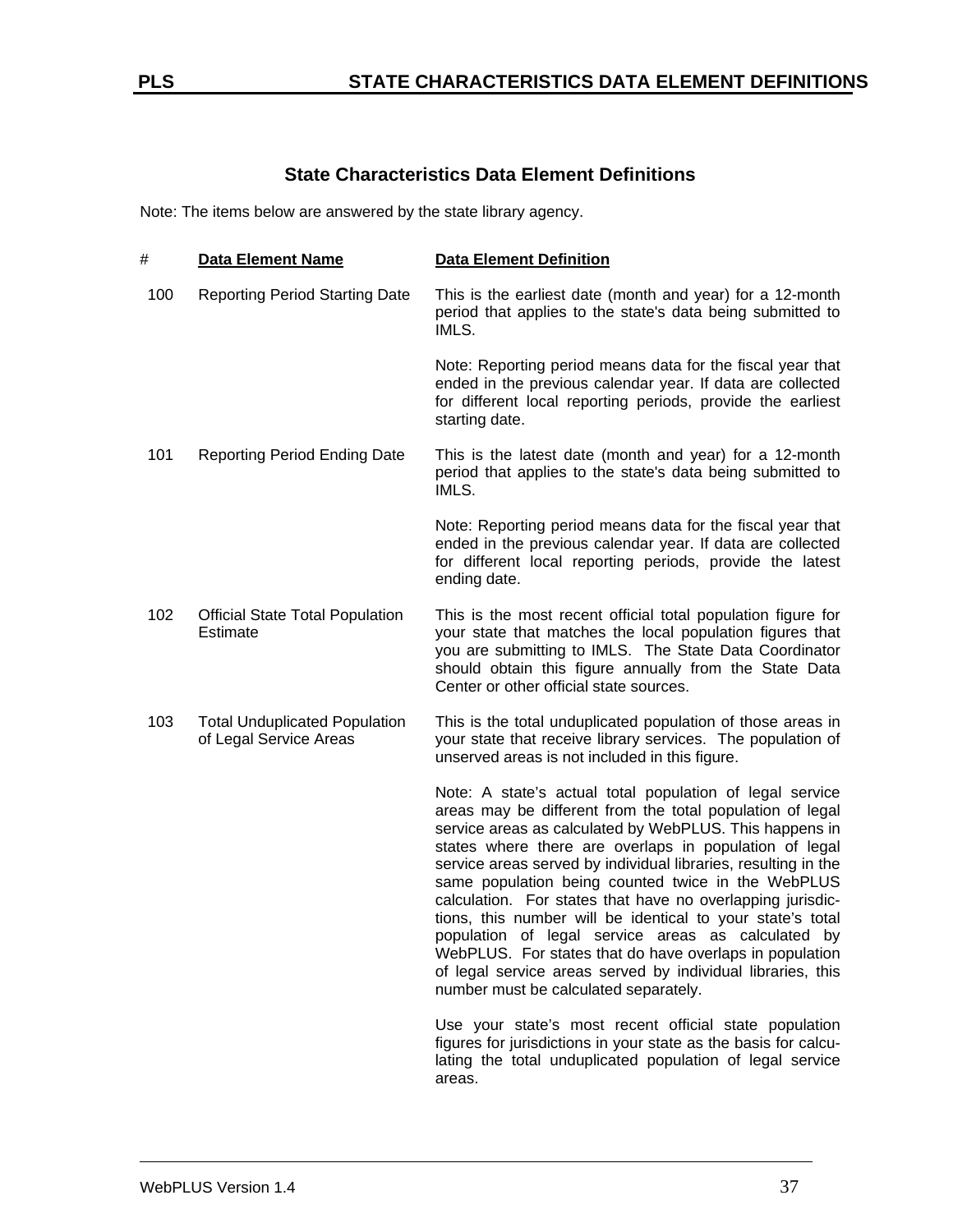### **Administrative Entity Data Element Definitions**

**Administrative Entity.** (This is not a WebPLUS Data Element.) This is the agency that is legally established under local or state law to provide public library service to the population of a local jurisdiction. The administrative entity may have a single outlet, or it may have more than one outlet.

| #   | <b>Data Element Name</b>              | <b>Data Element Definition</b>                                                                                                                                                                                                                                                                                      |
|-----|---------------------------------------|---------------------------------------------------------------------------------------------------------------------------------------------------------------------------------------------------------------------------------------------------------------------------------------------------------------------|
| 150 | <b>FSCS ID (Automatic</b><br>Display) | This is the identification code assigned by WebPLUS to the<br>administrative entity.                                                                                                                                                                                                                                |
| 151 | LIB ID                                | This is the state-assigned identification<br>code<br>for<br>the<br>administrative entity.                                                                                                                                                                                                                           |
| 152 | Name                                  | This is the legal name of the administrative entity.                                                                                                                                                                                                                                                                |
|     |                                       | Note: Provide the name of the public library. Do not use<br>acronyms. Do not abbreviate the name unless it exceeds the<br>WebPLUS field length of 60 characters. Avoid abbreviations at<br>the beginning of the name and do not punctuate abbreviations.<br>(See Standard Abbreviations for WebPLUS in Appendix I.) |
|     | <b>Street Address</b>                 |                                                                                                                                                                                                                                                                                                                     |

# 153 Street Address This is the complete street address of the administrative entity. Note: Do not report a post office box or general delivery. 154 City (of street address) This is the city or town in which the administrative entity is located. 155 ZIP Code (of street address) This is the standard five-digit postal zip code for the street address of the administrative entity. 156 ZIP+4 (of street address) This is the four-digit postal ZIP code extension for the street address of the administrative entity.

#### **Mailing Address**

| 157 | <b>Mailing Address</b>           | This is the mailing address of the administrative entity.                                                 |
|-----|----------------------------------|-----------------------------------------------------------------------------------------------------------|
| 158 | City (of mailing address)        | This is the city or town of the mailing address for the<br>administrative entity.                         |
| 159 | ZIP Code (of mailing<br>address) | This is the standard five-digit postal ZIP code for the mailing<br>address of the administrative entity.  |
| 160 | $ZIP+4$ (of mailing address)     | This is the four-digit postal ZIP code extension for the mailing<br>address of the administrative entity. |
| 161 | County of the Entity             | This is the county in which the headquarters of the administra-<br>tive entity is located.                |
| 162 | Phone                            | This is the telephone number of the administrative entity,<br>including area code.                        |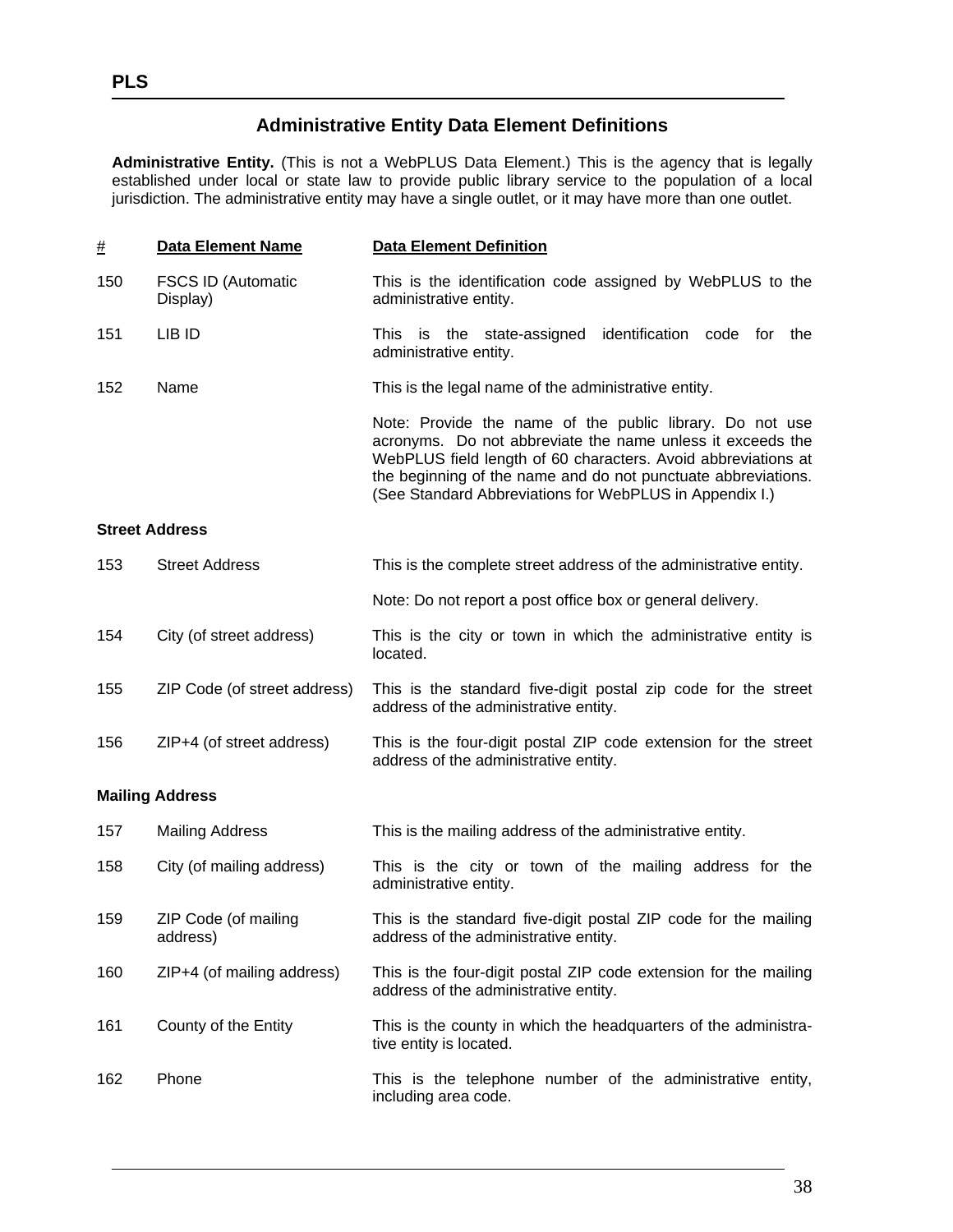Note: Report telephone number without spacing or punctuation. If the Administrative Entity has no phone, enter "–3" (for Not Applicable).

163 Web Address This is the Web address of the administrative entity. http:/

> Note: If the Administrative Entity has no web address, enter "– 3" (for Not Applicable).

200 Interlibrary Relationship Code Select one of the following:

> HQ—Headquarters of a Federation or Cooperative. The library or entity that provides the physical space and staff who manage, coordinate, or administer the programs of the federation or cooperative.

> Note: Agencies that serve other libraries rather than the public should not be reported to FSCS.

> ME—Member of a Federation or Cooperative. An autonomous library joined by formal or informal agreement(s) with (a) other autonomous libraries in the same state to perform various services cooperatively, such as resource sharing, communications, etc., and (b) libraries that are part of national, multi-state or statewide library federations or cooperatives. (Do not include OCLC.) Do not include multiple-outlet administrative entities (e.g., libraries with branches and that have the word "system" in their legal name) if the entity does not have an agreement with another autonomous library.

NO—Not a Member of a Federation or Cooperative.

201 Legal Basis Code The legal basis is the type of local government structure within which the entity functions. It reflects the state or local law, which authorizes the library.

Select one of the following:

CC—City/County. A multi-jurisdictional entity that is operated jointly by a county and a city.

CI—Municipal Government (city, town or village). A municipal government is an organized local government authorized in a state's constitution and statutes and established to provide general government for a specific concentration of population in a defined area.

CO—County/Parish. An organized local government authorized in a state's constitution and statutes and established to provide general government.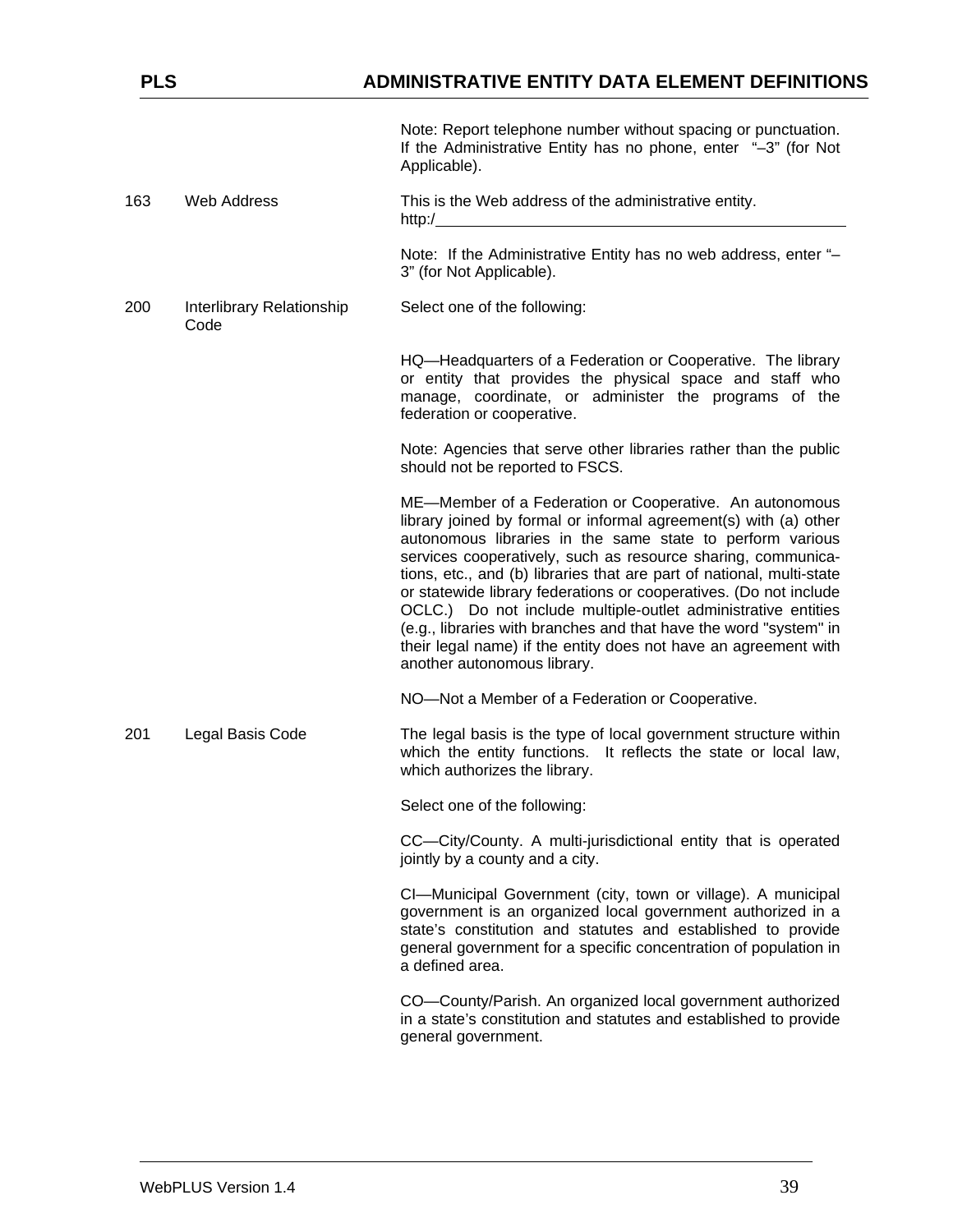LD—Library District. A library district is a local entity other than a county, municipality, township, or school district that is authorized by state law to establish and operate a public library as defined by FSCS. It has sufficient administrative and fiscal autonomy to qualify as a separate government. Fiscal autonomy requires support from local taxation dedicated to library purposes (e.g., a library tax).

MJ—Multi-jurisdictional. An entity operated jointly by two or more units of local government under an intergovernmental agreement which creates a jointly appointed board or similar means of joint governance; to be distinguished from a library which contracts to serve other jurisdictions and from special library districts.

Note: Please put city/county combinations under 'CC', rather than under Multi-jurisdictional.

NL—Native American Tribal Government. An organized local government authorized and established to provide general government to residents of a Native American reservation.

Note: Include native Alaskan villages in this category.

NP—Non-profit Association or Agency. An entity privately controlled but meeting the statutory definition of a public library in a given state; includes association libraries.

SD—School District. An organized local entity providing public elementary, secondary, and/or higher education which, under state law, has sufficient administrative and fiscal autonomy to qualify as a separate government. Excludes "dependent public school systems" of county, municipal, township, or state governments.

OT—Other.

202 Administrative Structure Code This code identifies an autonomous library entity (administrative entity) that has its own governance and funding.

> An administrative entity is the agency that is legally established under local or state law to provide public library service to the population of a local jurisdiction. The administrative entity may have a single outlet, or it may have more than one outlet.

Select one of the following:

MA—Administrative Entity with Multiple Direct Service Outlets where Administrative Offices are separate. An administrative entity that serves the public directly with two or more service outlets, including some combination of one central library, branch(es), bookmobile(s), and/or books-by-mail only. The administrative offices are separate from the direct service outlets and do not provide direct library services.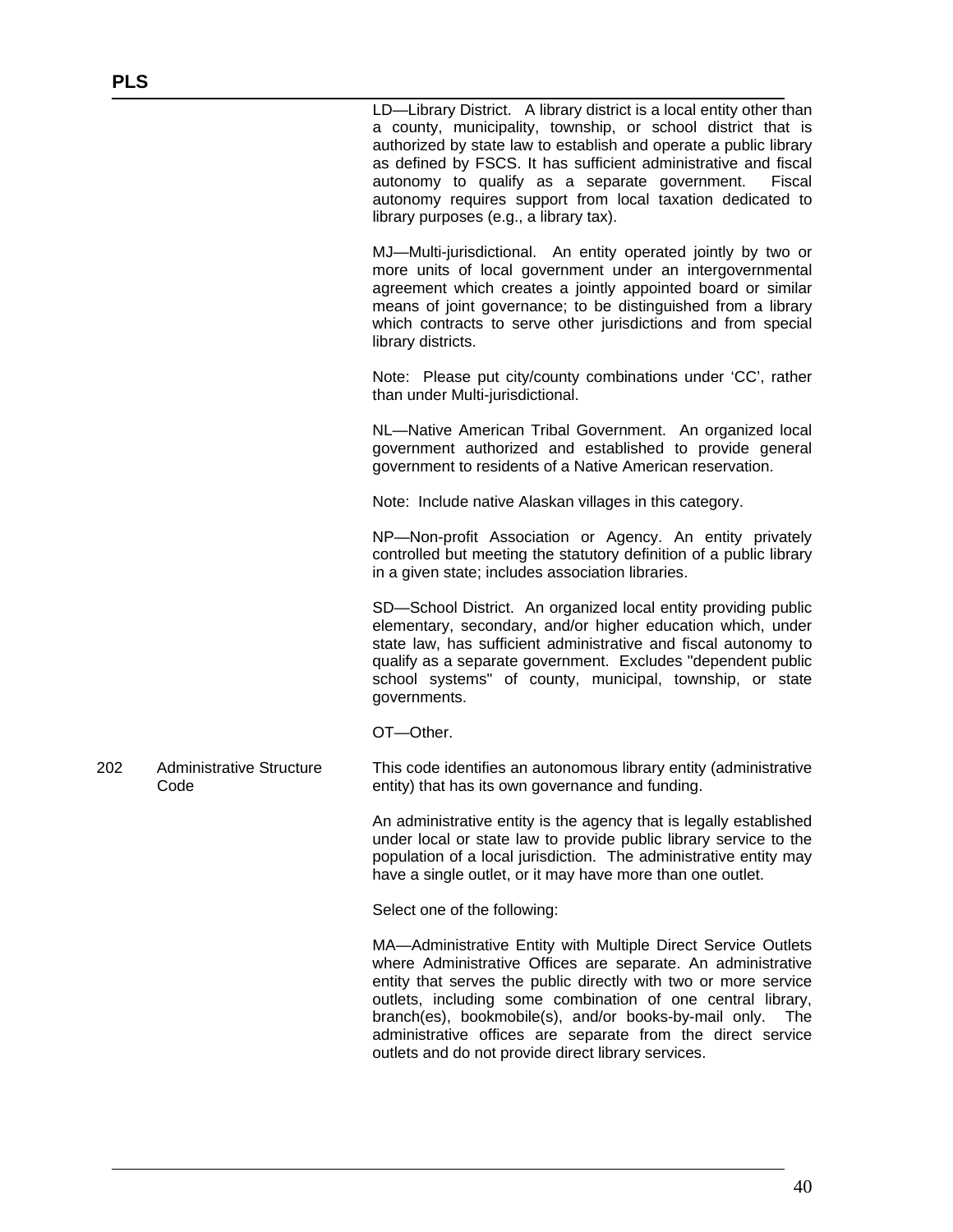MO—Administrative Entity with Multiple Direct Service Outlets where Administrative Offices are Not Separate. An administrative entity that serves the public directly with two or more service outlets, including some combination of one central library, branch(es), bookmobile(s), and/or books-by-mail only.

SO—Administrative Entity with a Single Direct Service Outlet. An administrative entity that serves the public directly with one central library, books-by-mail only, or one bookmobile.

203 FSCS Public Library **Definition** Answer <Y>es or <N>o to the following question: "*Does this public library meet all the criteria of the FSCS public library definition?*"

> A public library is an entity that is established under state enabling laws or regulations to serve a community, district, or region, and that provides at least the following:

- 1. An organized collection of printed or other library materials, or a combination thereof;
- 2. Paid staff;
- 3. An established schedule in which services of the staff are available to the public;
- 4. The facilities necessary to support such a collection, staff, and schedule; and
- 5. Is supported in whole or in part with public funds.

Note: If the library meets all of the requirements of this definition, respond with a <Y>es. If the library does not meet one or more of the requirements, respond with a <N>o.

204 Geographic Code Choose from among the following types of readily available Census geography, one code that either exactly or most nearly describes the geographic area for which the public library has been established to offer services and from which (or on behalf of which) the library derives revenue, plus any areas served under contract for which the library is the primary service provider.

> Note: The Population of Legal Service Area (data element #208) should be reflected in the geographic code selected. For further clarification of municipal government, county/parish, and school district, refer to definitions under Legal Basis Code (data element #201). For further clarification of metropolitan area, see Metropolitan Status Code "NC—Metropolitan Area, but Not Within Central City Limits" (data element #710—Outlet Data Element Definitions).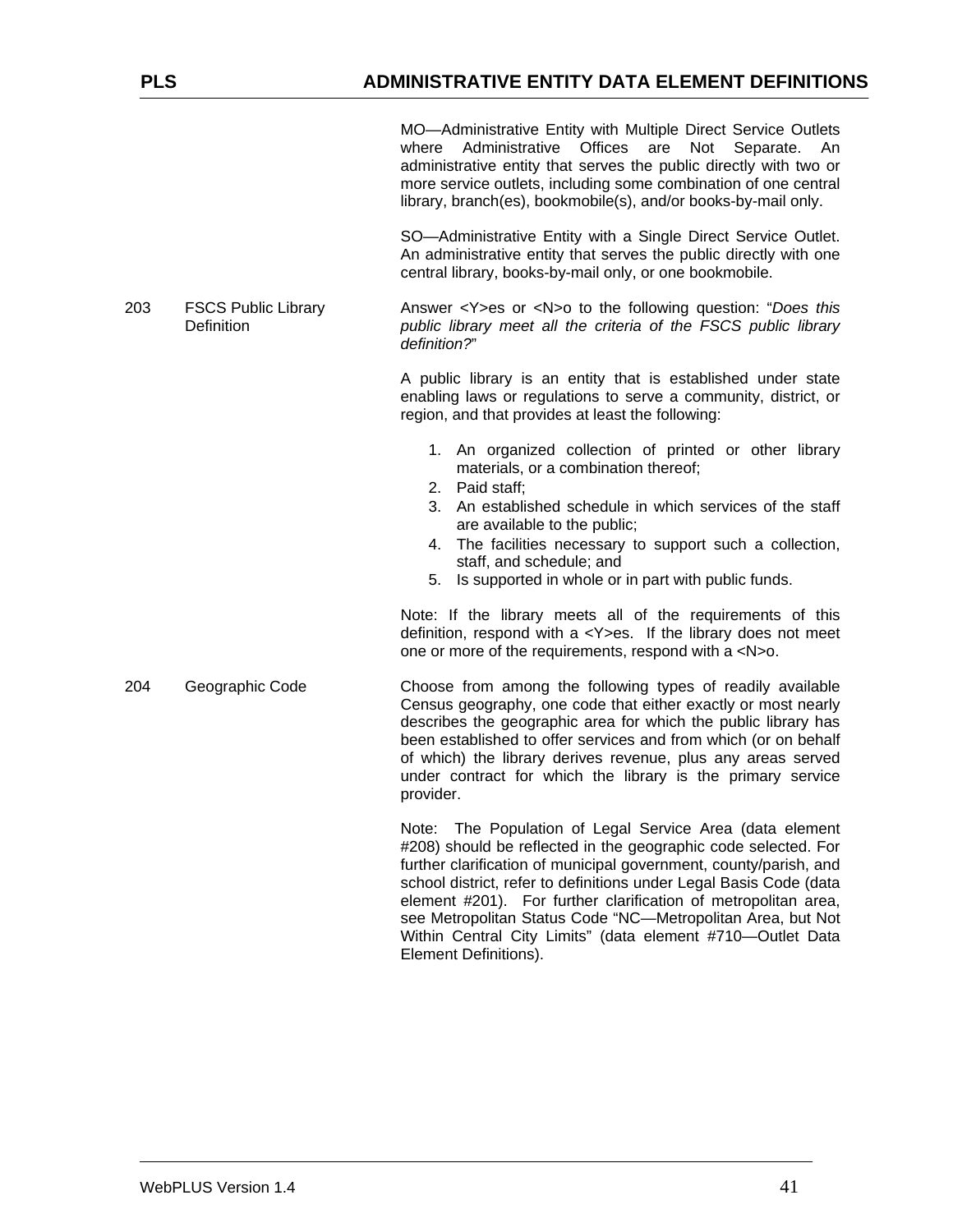|     |                                              | CI1-Municipal Government (city, town or village) (exactly)<br>CI2-Municipal Government (city, town or village) (most nearly)<br>CO1-County/Parish (exactly)<br>CO2-County/Parish (most nearly)<br>MA1-Metropolitan Area (exactly)<br>MA2-Metropolitan Area (most nearly)<br>MC1-Multi-County (exactly)<br>MC2-Multi-County (most nearly)<br>SD1-School District (exactly)<br>SD2-School District (most nearly)<br>OTH-Other                                                                                 |
|-----|----------------------------------------------|-------------------------------------------------------------------------------------------------------------------------------------------------------------------------------------------------------------------------------------------------------------------------------------------------------------------------------------------------------------------------------------------------------------------------------------------------------------------------------------------------------------|
| 205 | Legal Service Area<br><b>Boundary Change</b> | Answer <y>es or <n>o to the following question: "Did the<br/>administrative entity's legal service area boundaries change<br/>since last year?"</n></y>                                                                                                                                                                                                                                                                                                                                                     |
|     |                                              | Note: Changes are likely to result, for example, when a<br>municipality annexes land, when one municipality in a county<br>becomes either an independent city or its own county<br>necessitating its exclusion from the first county's geography, or<br>when an administrative entity contracts to provide public library<br>service for some additional geographic area other than the<br>geographic area for which it was established (e.g., a municipal<br>library contracts to serve county residents). |
| 206 | <b>Reporting Period Starting</b><br>Date     | This is the starting date (month, day, and year) for a 12-month<br>period that applies to the administrative entity's data being<br>submitted to IMLS.                                                                                                                                                                                                                                                                                                                                                      |
|     |                                              | Note: Reporting period means data for the fiscal year that<br>ended in the previous calendar year.                                                                                                                                                                                                                                                                                                                                                                                                          |
| 207 | <b>Reporting Period Ending</b><br>Date       | This is the ending date (month, day, and year) for a 12-month<br>period that applies to the administrative entity's data being<br>submitted to IMLS.                                                                                                                                                                                                                                                                                                                                                        |
|     |                                              | Note: Reporting period means data for the fiscal year that<br>ended in the previous calendar year.                                                                                                                                                                                                                                                                                                                                                                                                          |
| 208 | Population of the Legal<br>Service Area      | The number of people in the geographic area for which a public<br>library has been established to offer services and from which<br>(or on behalf of which) the library derives revenue, plus any<br>areas served under contract for which the library is the primary<br>service provider.                                                                                                                                                                                                                   |
|     |                                              | Note: The determination of this population figure shall be the<br>responsibility of the state library agency. This population figure<br>should be based on the most recent official state population<br>figures for jurisdictions in your state available from the State<br>Data Center. The State Data Coordinator should obtain these<br>figures annually from the State Data Center or other official<br>state sources.                                                                                  |
| 209 | <b>Number of Central Libraries</b>           | This is one type of single outlet library (SO) or the library, which<br>is the operational center of a multiple-outlet library (MO or MA).<br>Usually all processing is centralized here and the principal<br>collections are housed here. Synonymous with main library.                                                                                                                                                                                                                                    |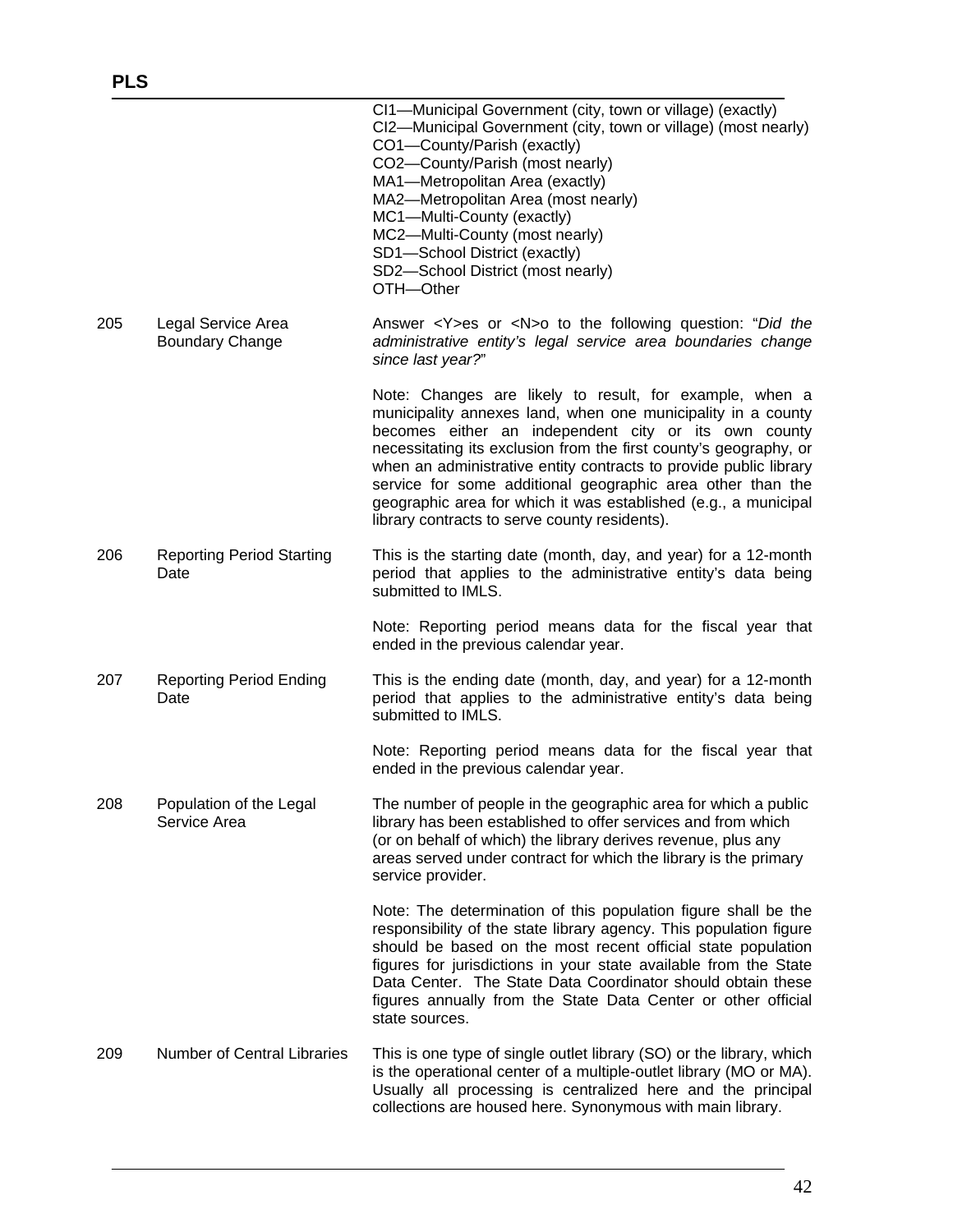Note: Each administrative entity may report either no central library or one central library. No administrative entity may report more than one central library. In the administrative entity file, this simply means reporting "0" or "1" for central library. Where two or more libraries are considered "centrals" for state or local purposes, one central library and one or more branch libraries should be reported to FSCS. If you wish to identify a central library in the outlet file, identify the library with the largest collection as the central library for FSCS purposes, and report all others as branches. Where there are several co-equal outlets and no principal collection, report all such outlets as branches, not central libraries.

- 210 Number of Branch Libraries A branch library is an auxiliary unit of an administrative entity which has at least all of the following:
	- 1. Separate quarters;
	- 2. An organized collection of library materials;
	- 3. Paid staff; and
	- 4. Regularly scheduled hours for being open to the public.
- 211 Number of Bookmobiles A bookmobile is a traveling branch library. It consists of at least all of the following:
	- 1. A truck or van that carries an organized collection of library materials;
	- 2. Paid staff; and
	- 3. Regularly scheduled hours (bookmobile stops) for being open to the public.

Note: Count the number of vehicles in use, not the number of stops the vehicle makes.

#### **PAID STAFF (FULL-TIME EQUIVALENT)**

Report figures as of the last day of the fiscal year. Include all positions funded in the library's budget whether those positions are filled or not. To ensure comparable data, 40 hours per week has been set as the measure of full-time employment (FTE). For example, 60 hours per week of part-time work by employees in a staff category divided by the 40-hour measure equals 1.50 FTEs.

| 250 | ALA-MLS                     | Librarians with master's degrees from programs of library and<br>information studies accredited by the American Library<br>Association.                                                                                                                                                                    |
|-----|-----------------------------|------------------------------------------------------------------------------------------------------------------------------------------------------------------------------------------------------------------------------------------------------------------------------------------------------------|
| 251 | <b>Total Librarians</b>     | Persons with the title of librarian who do paid work that usually<br>requires professional training and skill in the theoretical or<br>scientific aspects of library work, or both, as distinct from its<br>mechanical or clerical aspect. This data element also includes<br>ALA-MLS (data element #250). |
| 252 | All Other Paid Staff        | This includes all other FTE employees paid from the reporting<br>unit budget, including plant operations, security,<br>and<br>maintenance staff.                                                                                                                                                           |
| 253 | <b>Total Paid Employees</b> | This is the sum of Total Librarians and All Other Paid Staff<br>(data elements #251 and #252).                                                                                                                                                                                                             |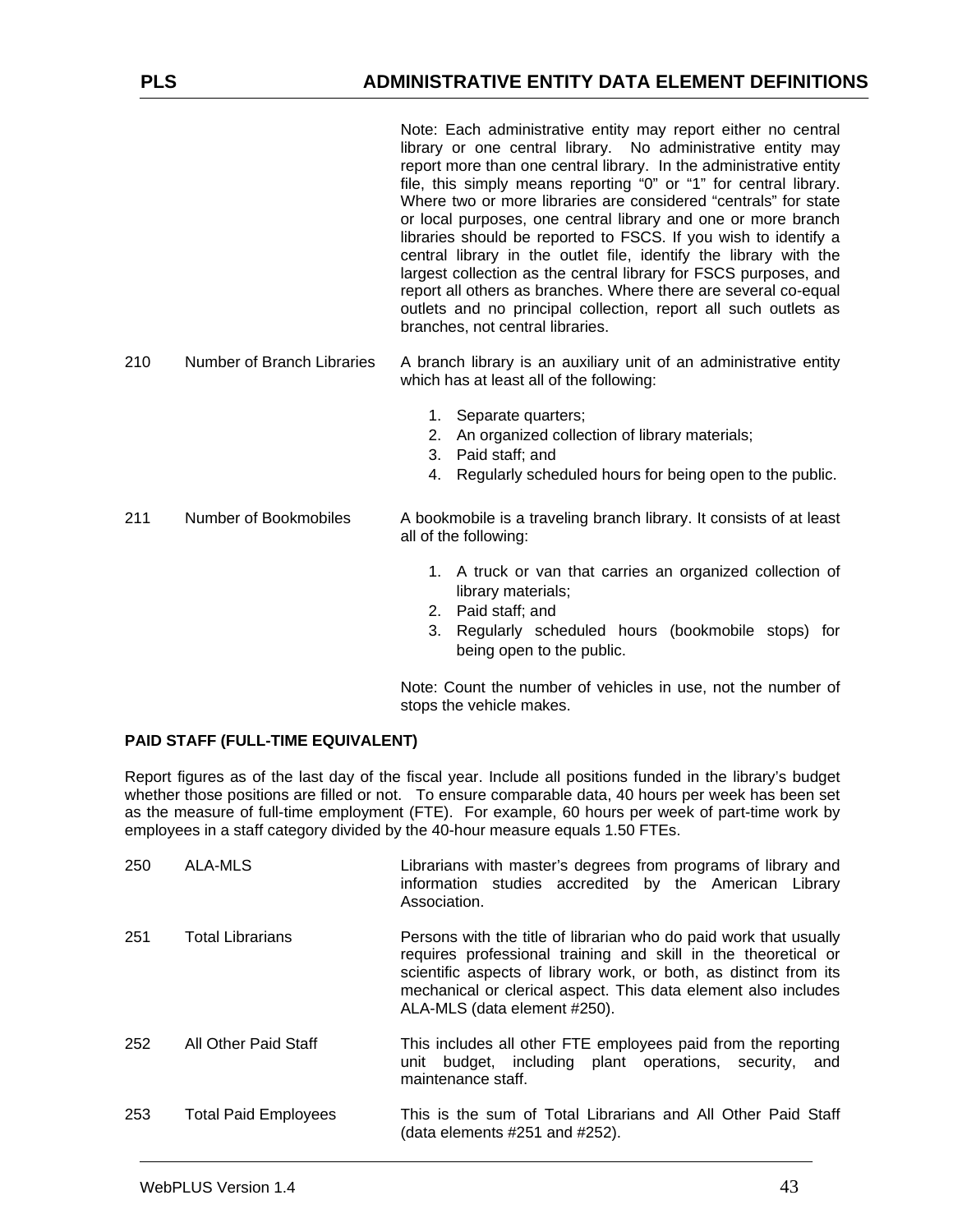#### **OPERATING REVENUE**

Report revenue used for operating expenditures as defined below. Include federal, state, local, or other grants. DO NOT include revenue for major capital expenditures, contributions to endowments, revenue passed through to another agency (e.g., fines), or funds unspent in the previous fiscal year (e.g., carryover). (Funds transferred from one public library to another public library should be reported by only one of the public libraries. The State Data Coordinator shall determine which library will report these funds.)

300 Local Government Revenue This includes all local government funds designated by the community, district, or region and available for expenditure by the public library. Do not include the value of any contributed or in-kind services or the value of any gifts and donations, library fines, fees, or grants.

> Do not include state, federal, and other funds passed through local government for library use. Report these funds with state government revenue or federal government revenue, as appropriate.

301 State Government Revenue These are all funds distributed to public libraries by state government for expenditure by the public libraries, except for federal money distributed by the state. This includes funds from such sources as penal fines, license fees, and mineral rights.

> Note: If operating revenue from consolidated taxes is the result of state legislation, the revenue should be reported under state revenue (even though the revenue may be from multiple sources).

- 302 Federal Government Revenue This includes all federal government funds distributed to public libraries for expenditure by the public libraries, including federal money distributed by the state.
- 303 Other Operating Revenue This is all operating revenue other than that reported under local, state, and federal (data elements #300, #301, and #302). Include, for example, monetary gifts and donations received in the current year, interest, library fines, fees for library services, or grants. Do not include the value of any contributed or in-kind services or the value of any non-monetary gifts and donations.
- 304 Total Operating Revenue This is the sum of Local Government Revenue, State Government Revenue, Federal Government Revenue, and Other Operating Revenue (data elements #300 through #303).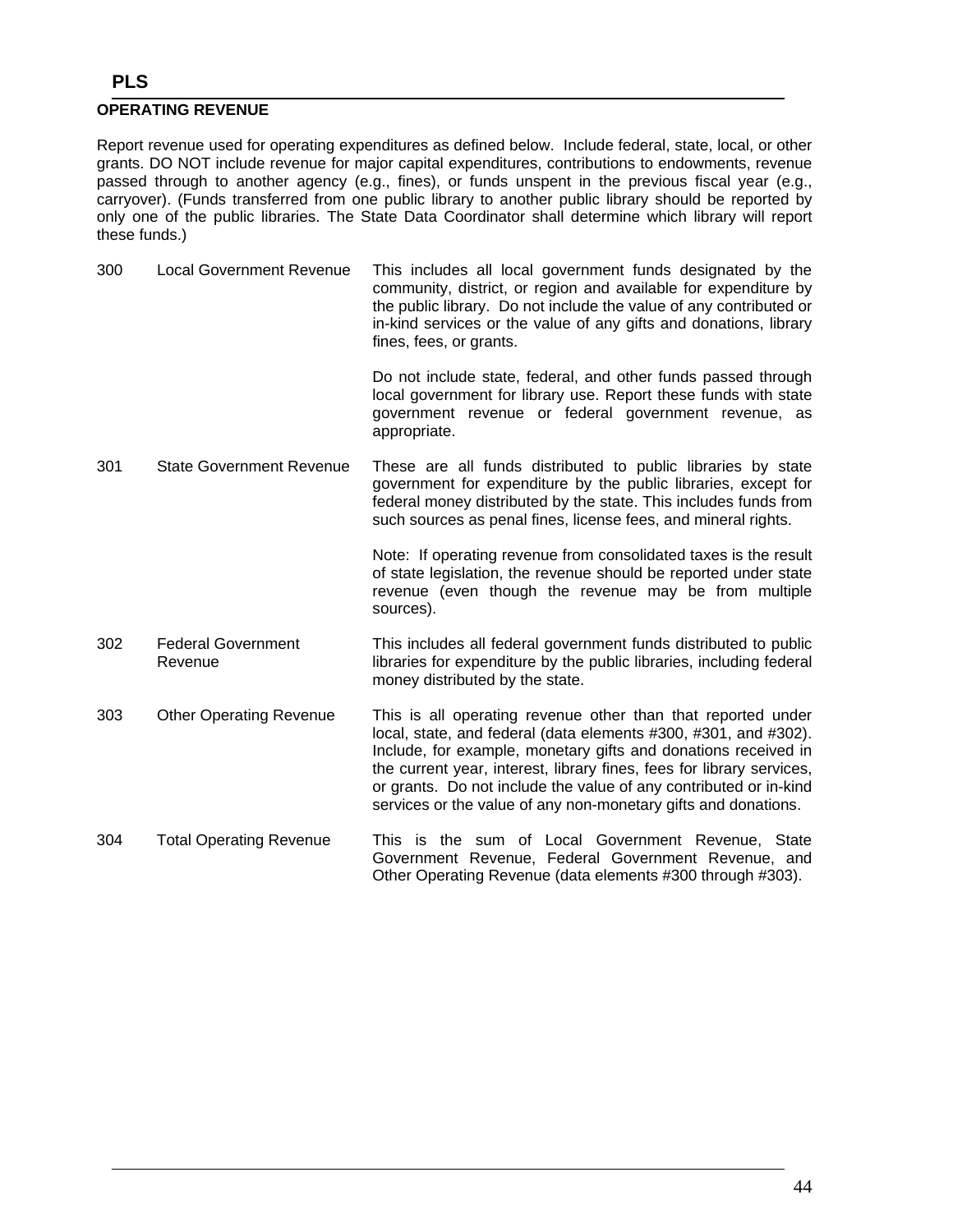#### **OPERATING EXPENDITURES**

Operating expenditures are the current and recurrent costs necessary to support the provision of library services. Significant costs, especially benefits and salaries, that are paid by other taxing agencies (government agencies with the authority to levy taxes) "on behalf of" the library may be included if the information is available to the reporting agency. Only such funds that are supported by expenditure documents (such as invoices, contracts, payroll records, etc.) at the point of disbursement should be included. Do not report the value of free items as expenditures. Do not report estimated costs as expenditures. Do not report capital expenditures under this category.

#### **Staff Expenditures**

| 350 | Salaries & Wages<br><b>Expenditures</b>         | This includes salaries and wages for all library staff (including<br>plant operations, security, and maintenance staff) for the fiscal<br>year. Include salaries and wages before deductions but exclude<br>employee benefits.                                                                                                                                                                                                                                                                                                    |
|-----|-------------------------------------------------|-----------------------------------------------------------------------------------------------------------------------------------------------------------------------------------------------------------------------------------------------------------------------------------------------------------------------------------------------------------------------------------------------------------------------------------------------------------------------------------------------------------------------------------|
| 351 | <b>Employee Benefits</b><br><b>Expenditures</b> | These are the benefits outside of salaries and wages paid and<br>accruing to employees (including plant operations, security, and<br>maintenance staff), regardless of whether the benefits or<br>equivalent cash options are available to all employees. Include<br>amounts for direct paid employee benefits including Social<br>retirement, medical insurance, life insurance,<br>Security.<br>guaranteed disability income protection, unemployment compen-<br>sation, workmen's compensation, tuition, and housing benefits. |
| 352 | <b>Total Staff Expenditures</b>                 | This is the sum of Salaries & Wages Expenditures and<br>Employee Benefits Expenditures (data elements #350 and<br>#351).                                                                                                                                                                                                                                                                                                                                                                                                          |

#### **Collection Expenditures**

This includes all operating expenditures from the library budget for all materials in print, microform, electronic, and other formats considered part of the collection, whether purchased, leased, or licensed. Exclude charges or fees for interlibrary loans and expenditures for document delivery.

- 353 Print Materials **Expenditures** Report all operating expenditures for the following print materials: books, serial back files, current serial subscriptions, government documents, and any other print acquisitions.
- 354 Electronic Materials **Expenditures** Report all operating expenditures for electronic (digital) materials. Types of electronic materials include e-books, eserials (including journals), government documents, databases (including locally mounted, full text or not), electronic files, reference tools, scores, maps, or pictures in electronic or digital format, including materials digitized by the library. Electronic materials can be distributed on magnetic tape, diskettes, computer software, CD-ROM, or other portable digital carrier, and can be accessed via a computer, via access to the Internet, or by using an e-book reader. Include expenditures for materials held locally and for remote materials for which permanent or temporary access rights have been acquired. Include expenditures for database licenses. [Note: Based on ISO 2789 definition.]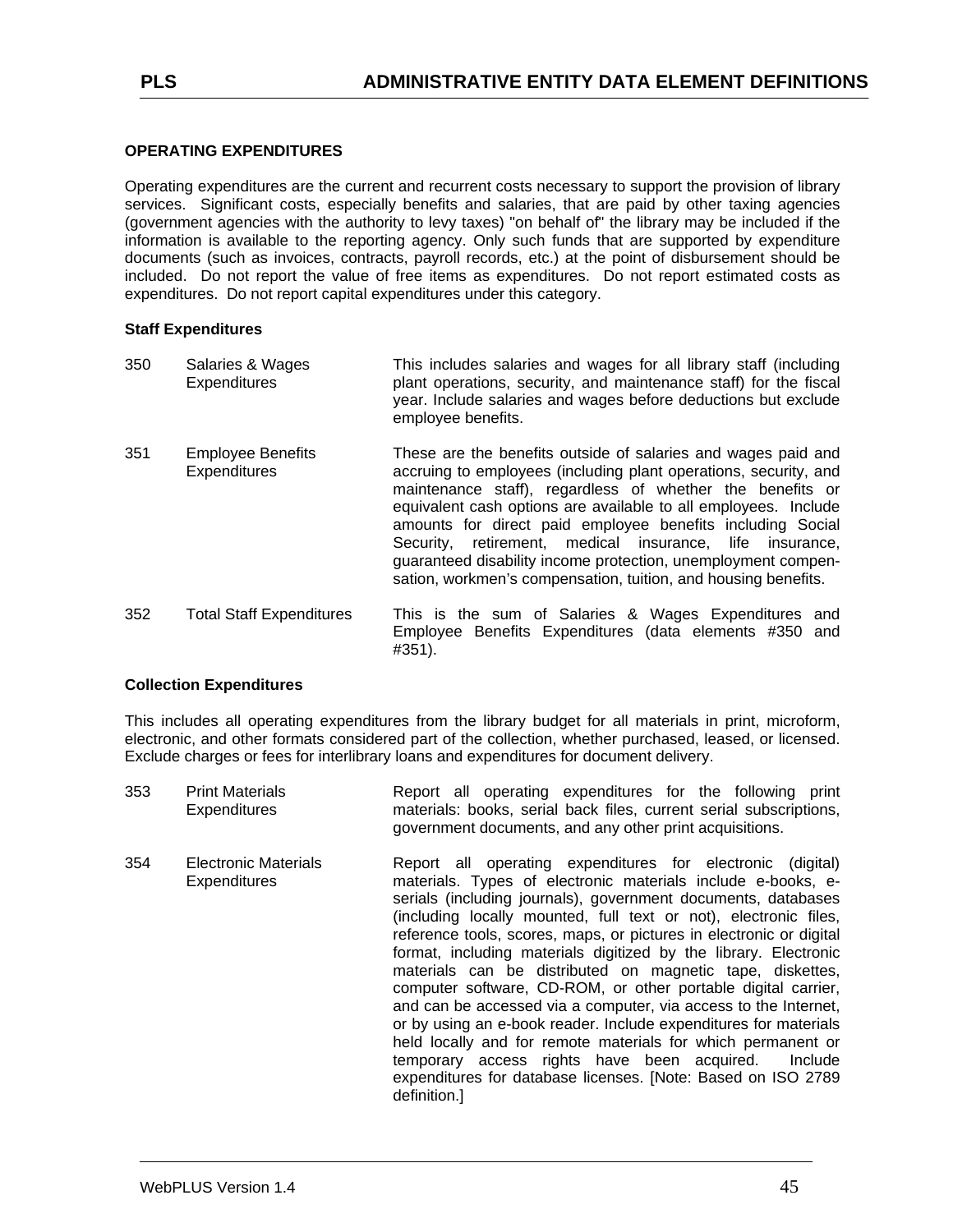|     |                                                | Note: Expenditures for computer software used to support library<br>operations or to link to external networks, including the Internet,<br>are reported under Other Operating Expenditures (data element<br>#357).                                                                                                                                                                                                                        |
|-----|------------------------------------------------|-------------------------------------------------------------------------------------------------------------------------------------------------------------------------------------------------------------------------------------------------------------------------------------------------------------------------------------------------------------------------------------------------------------------------------------------|
| 355 | <b>Other Materials</b><br><b>Expenditures</b>  | Report all operating expenditures for other materials, such as<br>microform, audio, video, DVD, and materials in new formats.                                                                                                                                                                                                                                                                                                             |
| 356 | <b>Total Collection</b><br><b>Expenditures</b> | This is the sum of Print Materials Expenditures, Electronic<br>Materials Expenditures, and Other Materials Expenditures (data<br>elements #353, #354, and #355).                                                                                                                                                                                                                                                                          |
| 357 | <b>Other Operating</b><br><b>Expenditures</b>  | This includes all expenditures other than those reported for Total<br>Staff Expenditures (data element #352) and Total Collection<br>Expenditures (data element #356).                                                                                                                                                                                                                                                                    |
|     |                                                | Note: Include expenses such as binding, supplies, repair or<br>replacement of existing furnishings and equipment; and costs of<br>computer hardware and software used to support library<br>operations or to link to external networks, including the Internet.<br>Report contracts for services, such as costs of operating and<br>maintaining physical facilities, and fees paid to a consultant,<br>auditor, architect, attorney, etc. |
| 358 | <b>Total Operating</b><br><b>Expenditures</b>  | This is the sum of Total Staff Expenditures, Total Collection<br>Expenditures, and Other Operating Expenditures (data elements<br>#352, #356, and #357).                                                                                                                                                                                                                                                                                  |

#### **CAPITAL REVENUE**

**PLS** 

Report all revenue to be used for major capital expenditures, by source of revenue. Include funds received for (a) site acquisition; (b) new buildings; (c) additions to or renovation of library buildings; (d) furnishings, equipment, and initial collections (print, non-print, and electronic) for new buildings, building additions, or building renovations; (e) computer hardware and software used to support library operations, to link to networks, or to run information products; (f) new vehicles; and (g) other one-time major projects. Exclude revenue to be used for replacement and repair of existing furnishings and equipment, regular purchase of library materials, and investments for capital appreciation. Exclude income passed through to another agency (e.g., fines), or funds unspent in the previous fiscal year (e.g., carryover). Funds transferred from one public library to another public library should be reported by only one of the public libraries. Report federal, state, local, and other revenue to be used for major capital expenditures in the following categories:

| 400 | Local Government Capital<br>Revenue          | Report all governmental funds designated by the community,<br>district, or region and available to the public library for the<br>purpose of major capital expenditures, except for state and/or<br>federal money distributed by the local government. |
|-----|----------------------------------------------|-------------------------------------------------------------------------------------------------------------------------------------------------------------------------------------------------------------------------------------------------------|
| 401 | <b>State Government Capital</b><br>Revenue   | Report all funds distributed to public libraries by state<br>government for expenditure by the public libraries for the<br>purpose of major capital expenditures, except for federal money<br>distributed by the state.                               |
| 402 | <b>Federal Government</b><br>Capital Revenue | Report federal governmental funds, including federal funds<br>distributed by the state or locality, and grants and aid received<br>by the library for the purpose of major capital expenditures.                                                      |

46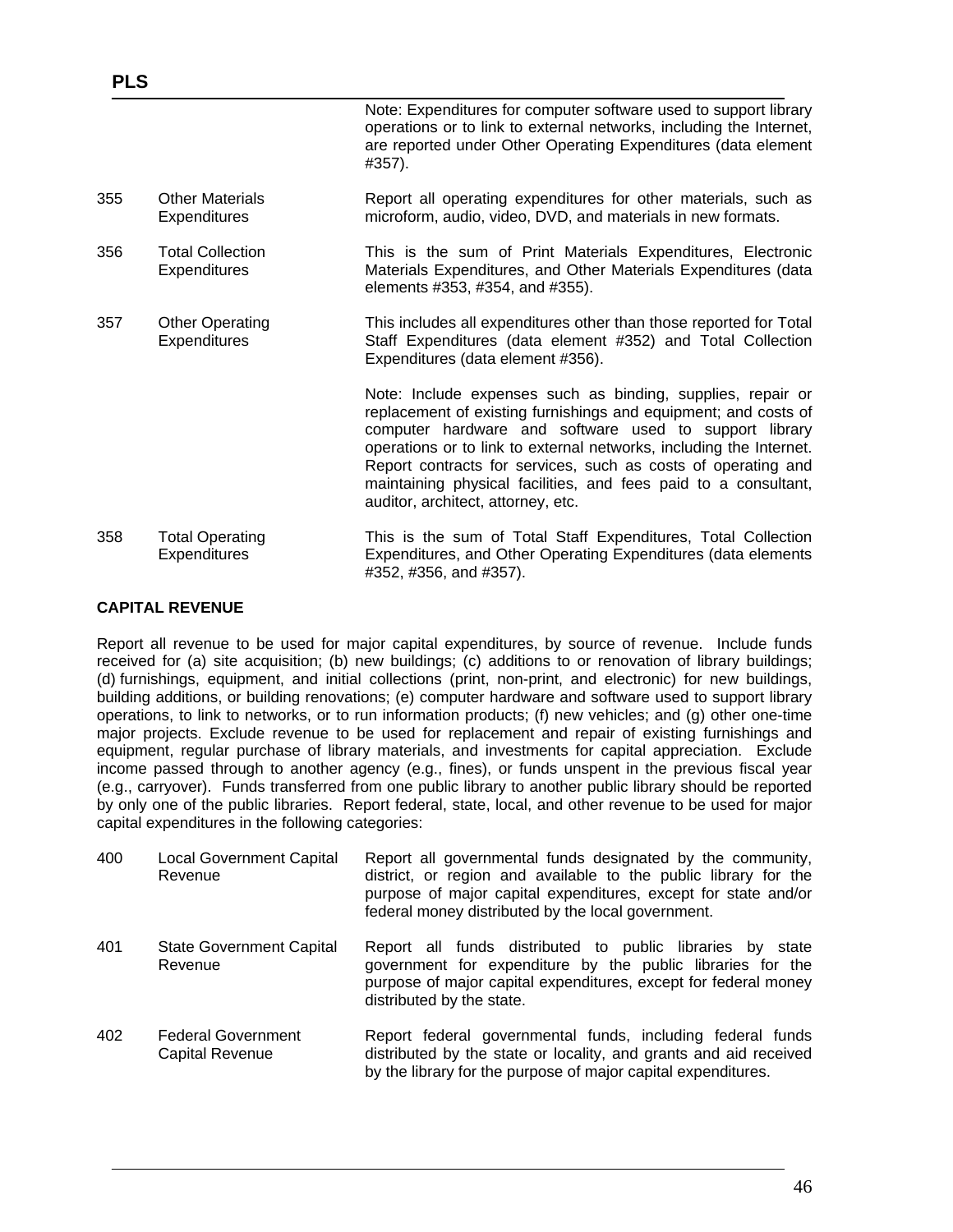| 403 | <b>Other Capital Revenue</b> | Report private (non-governmental funds), including<br>arants<br>received by the library for the purpose of major capital<br>expenditures.                                                           |
|-----|------------------------------|-----------------------------------------------------------------------------------------------------------------------------------------------------------------------------------------------------|
| 404 | <b>Total Capital Revenue</b> | This is the sum of Local Government Capital Revenue, State<br>Government Capital Revenue, Federal Government Capital<br>Revenue, and Other Capital Revenue (data elements #400<br>through $#403$ ). |
|     |                              | Note: The amounts reported for Total Capital Revenue and<br>Total Capital Expenditures are not expected to be equal.                                                                                |

#### **CAPITAL EXPENDITURES**

405 Total Capital Expenditures Report major capital expenditures (the acquisition of or additions to fixed assets). Examples include expenditures for (a) site acquisitions; (b) new buildings; (c) additions to or renovation of library buildings; (d) furnishings, equipment, and initial book stock for new buildings, building additions, or building renovations; (e) library automation systems; (f) new vehicles; and (g) other one-time major projects. Include federal, state, local, or other revenue used for major capital expenditures. Only funds that are supported by expenditure documents (e.g., invoices, contracts, payroll records, etc.) at the point of disbursement should be included. Estimated costs are not included. Exclude expenditures for replacement and repair of existing furnishings and equipment, regular purchase of library materials, and investments for capital appreciation. Exclude contributions to endowments, or revenue passed through to another agency (e.g., fines). Funds transferred from one public library to another public library should be reported by only one of the public libraries.

#### **LIBRARY COLLECTION**

This section of the survey collects data on selected types of materials. It does not cover all materials (i.e., microform, scores, maps, and pictures) for which expenditures are reported under Print Materials Expenditures, Electronic Materials Expenditures, and Other Materials Expenditures (data elements #353, #354, and #355). Under this category report only items the library has acquired as part of the collection and catalogued, whether purchased, leased, licensed, or donated as gifts.

| 450 | <b>Print Materials</b> | Report a single figure that includes both of the following: |
|-----|------------------------|-------------------------------------------------------------|
|-----|------------------------|-------------------------------------------------------------|

1. Books in print. Books are non-serial printed publications (including music and maps) that are bound in hard or soft covers, or in loose-leaf format. Include non-serial government documents. Report the number of physical units, including duplicates. For smaller libraries, if volume data are not available, count the number of titles. Books packaged together as a unit (e.g., a 2-volume set) and checked out as a unit are counted as one physical unit.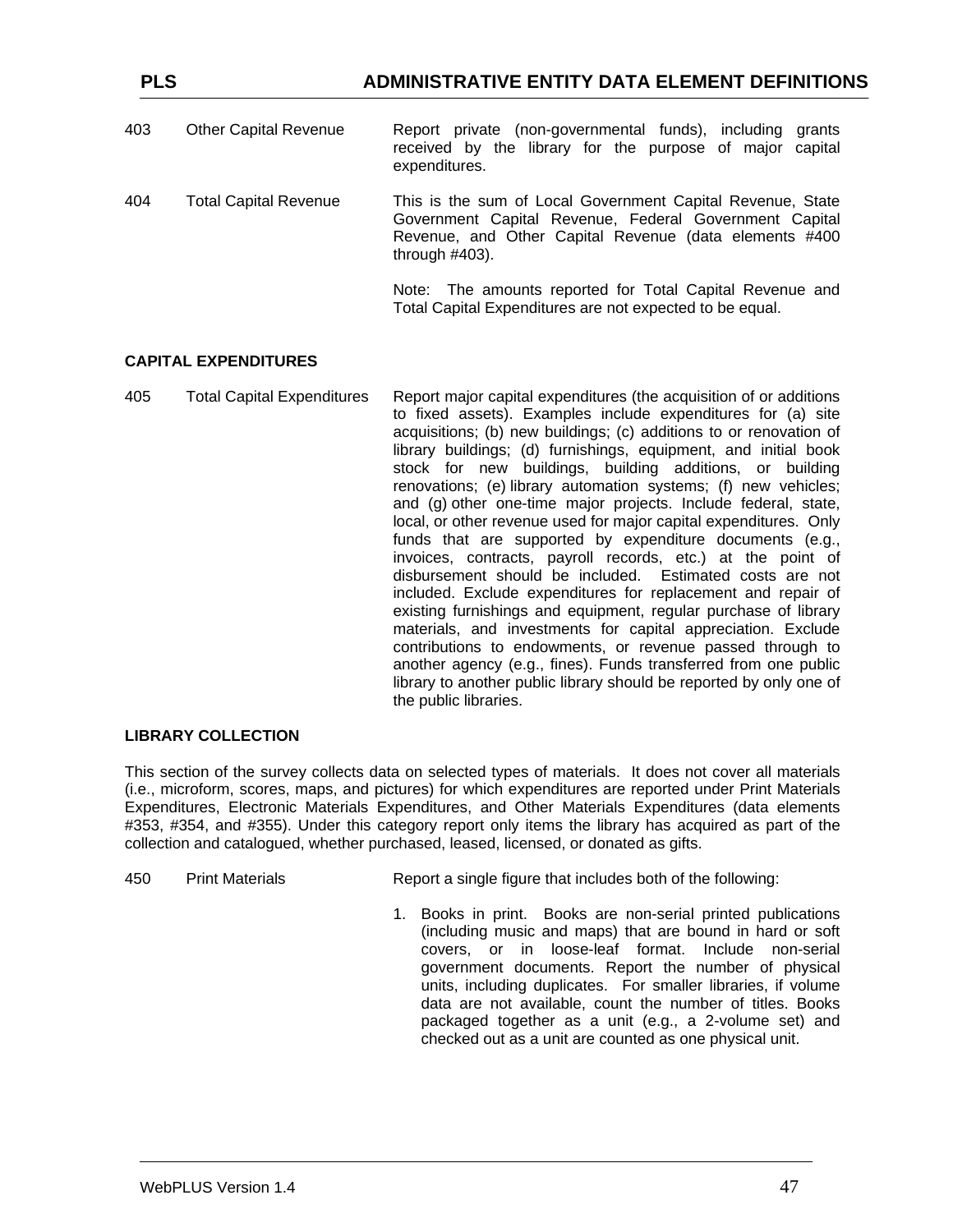|     |                            | 2. Serial back files in print. Serials are publications issued in<br>successive parts, usually at regular intervals, that are<br>intended to be continued indefinitely. Serials include<br>periodicals (magazines); newspapers; annuals (reports,<br>yearbooks, etc.); journals, memoirs, proceedings, and<br>transactions of societies; and numbered monographic<br>series. Government documents and reference tools are<br>often issued as serials. Except for the current volume, count<br>unbound serials as a volume when the library has at least<br>half of the issues in a publisher's volume. Report the number<br>of physical units, including duplicates. For smaller libraries, if<br>volume data are not available, count the number of titles.<br>Serials packaged together as a unit (e.g., a 2-volume serial<br>monograph) and checked out as a unit are counted as one<br>physical unit. |
|-----|----------------------------|-----------------------------------------------------------------------------------------------------------------------------------------------------------------------------------------------------------------------------------------------------------------------------------------------------------------------------------------------------------------------------------------------------------------------------------------------------------------------------------------------------------------------------------------------------------------------------------------------------------------------------------------------------------------------------------------------------------------------------------------------------------------------------------------------------------------------------------------------------------------------------------------------------------|
| 451 | Electronic Books (E-Books) | E-books are digital documents (including those digitized by the<br>library), licensed or not, where searchable text is prevalent, and<br>which can be seen in analogy to a printed book (monograph).<br>Include non-serial government documents. E-books are loaned<br>to users on portable devices (e-book readers) or by transmitting<br>the contents to the user's personal computer for a limited time.<br>Include e-books held locally and remote e-books for which<br>permanent or temporary access rights have been acquired.<br>Report the number of physical or electronic units, including<br>duplicates, for all outlets. For smaller libraries, if volume data are<br>not available, the number of titles may be counted. E-books<br>packaged together as a unit (e.g., multiple titles on a single e-<br>book reader) and checked out as a unit are counted as one unit.                     |
|     |                            | Note: Under this category report only items the library has<br>selected as part of the collection and made accessible through<br>the library's Online Public Access Catalog (OPAC).                                                                                                                                                                                                                                                                                                                                                                                                                                                                                                                                                                                                                                                                                                                       |
| 452 | Audio                      | These are materials on which sounds (only) are stored<br>(recorded) and that can be reproduced (played<br>back)<br>electronically, or<br>both.<br>Include records,<br>mechanically,<br>audiocassettes, audio cartridges, audio discs (including audio-<br>CD-ROMs), audio-reels, talking books, and other sound<br>recordings, such as web-based or downloaded audiobooks and<br>MP3 files.                                                                                                                                                                                                                                                                                                                                                                                                                                                                                                               |
|     |                            | Report the number of units, both physical and electronic,<br>including duplicates. Items packaged together as a unit (e.g.,<br>two audiocassettes for one recorded book) and checked out as a<br>unit are counted as one physical unit. For electronic units, report<br>only items the library has selected as part of the collection and<br>made accessible through the library's Online Public Access<br>Catalog (OPAC).                                                                                                                                                                                                                                                                                                                                                                                                                                                                                |
| 453 | Video                      | These are materials on which moving pictures are recorded, with<br>or without sound. Electronic playback reproduces pictures, with<br>or without sound, using a television receiver or monitor. Video<br>formats may include tape, DVD, CD-ROM, web-based or<br>downloaded files, etc.                                                                                                                                                                                                                                                                                                                                                                                                                                                                                                                                                                                                                    |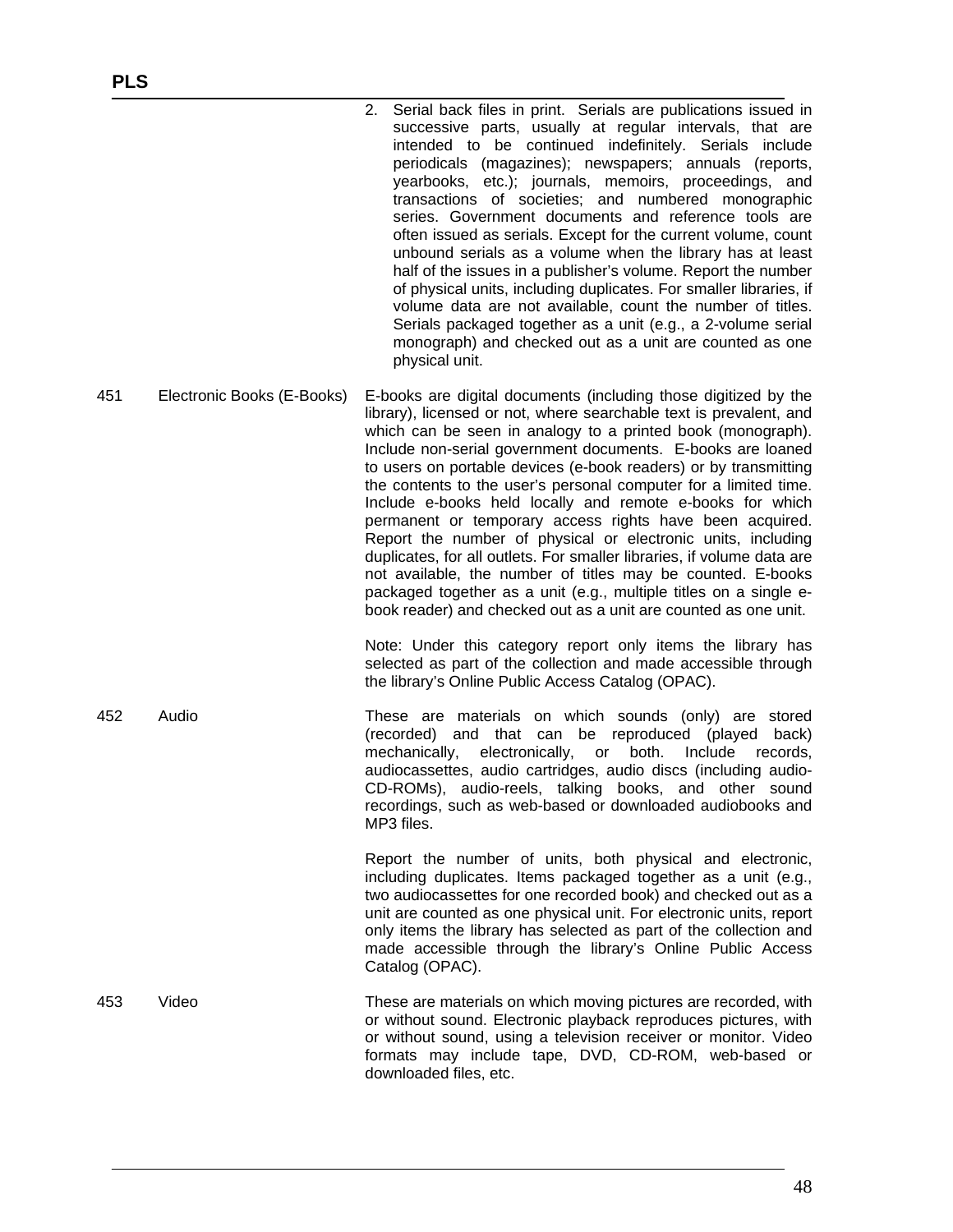Report the number of units, both physical and electronic, including duplicates. Items packaged together as a unit (e.g., two video cassettes for one movie) and checked out as a unit are counted as one physical unit. For electronic units, report only items the library has selected as part of the collection and made accessible through the library's Online Public Access Catalog (OPAC).

#### **Licensed Databases**

Report the number of licensed databases (including locally mounted or remote, full-text or not) for which temporary or permanent access rights have been acquired through payment by the library, or by formal agreement with the State Library or a cooperative agreement within the state or region. A database is a collection of electronically stored data or unit records (facts, bibliographic data, abstracts, texts) with a common user interface and software for the retrieval and manipulation of the data.

Note: The data or records are usually collected with a particular intent and relate to a defined topic. A database may be issued on CD-ROM, diskette, or other direct access method, or as a computer file accessed via dial-up methods or via the Internet. Subscriptions to individual electronic serial titles are reported under Current Electronic Serial Subscriptions (data element #459). Each database is counted individually even if access to several databases is supported through the same vendor interface

Report the number of licensed databases acquired through payment or formal agreement, by source of access:

- 454 Local
- 455 State (state government or state library)
- 456 Other cooperative agreements (or consortia) within state or region
- 457 Total Licensed Databases This is the sum of Local, State, and Other licensed databases (data elements #454 through #456).

#### **Current Serial Subscriptions**

Current serial subscriptions are arrangements by which, in return for a sum paid in advance, serials are provided for a specified number of issues. Include current serial subscriptions in print, electronic, and digital formats.

458 Current Print Serial **Subscriptions** Report the number of current print serial subscriptions, including duplicates, for all outlets. Examples of serials are periodicals (magazines), newspapers, annuals, some government documents, some reference tools, and numbered monographic series.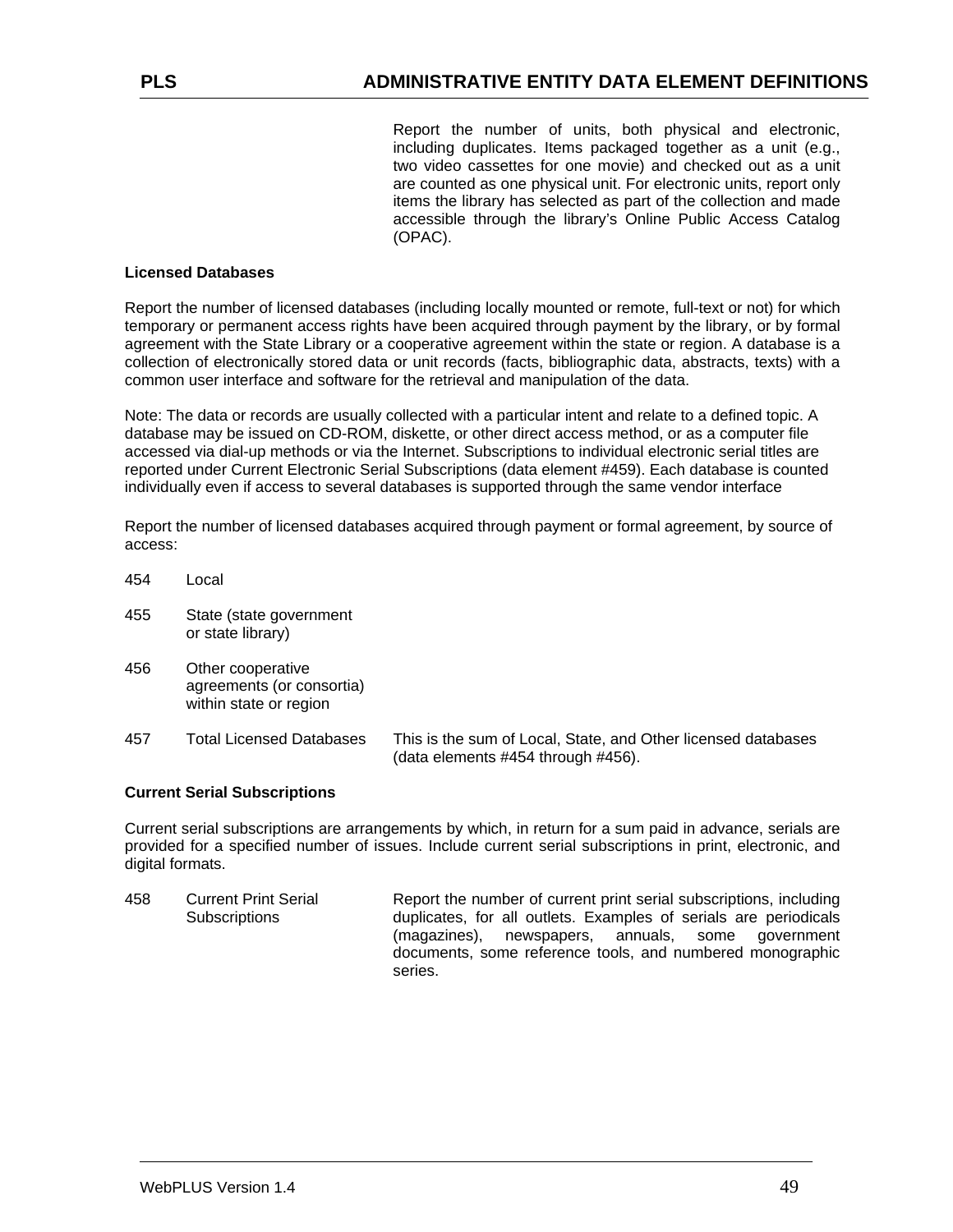# **PLS**

| 459             | <b>Current Electronic Serial</b><br>Subscriptions | Report the number of current electronic, electronic and other<br>format, and digital serial subscriptions (e-serials, e-journals),<br>including duplicates, for all outlets. Examples include periodicals<br>(magazines), news-papers, annuals, some government<br>documents, some reference tools, and numbered monographic<br>series distributed in the following ways: (a) via the Internet (e.g.,<br>HTML, PDF, JPEG, or compressed file formats such as zipped<br>files), (b) on CD-ROM or other portable digital carrier, (c) on<br>databases (including locally mounted databases), and (d) on<br>diskettes or magnetic tapes. Electronic serial subscriptions<br>include serials held locally or remote resources that the library<br>has authorization to access, including those available through<br>statewide or consortia agreements. Do not include subscriptions<br>to indexing and abstracting databases that include full-text serial<br>content (e.g., EBSCO Host, ProQuest, OCLC FirstSearch). |
|-----------------|---------------------------------------------------|-------------------------------------------------------------------------------------------------------------------------------------------------------------------------------------------------------------------------------------------------------------------------------------------------------------------------------------------------------------------------------------------------------------------------------------------------------------------------------------------------------------------------------------------------------------------------------------------------------------------------------------------------------------------------------------------------------------------------------------------------------------------------------------------------------------------------------------------------------------------------------------------------------------------------------------------------------------------------------------------------------------------|
| <b>SERVICES</b> |                                                   |                                                                                                                                                                                                                                                                                                                                                                                                                                                                                                                                                                                                                                                                                                                                                                                                                                                                                                                                                                                                                   |
| 500             | Public Service Hours Per Year                     | This is the sum of annual public service hours for outlets.                                                                                                                                                                                                                                                                                                                                                                                                                                                                                                                                                                                                                                                                                                                                                                                                                                                                                                                                                       |
|                 |                                                   | Note: Include the hours open for public service for Centrals<br>(data element #209), Branches (data element #210),<br>Bookmobiles (data element #211), and Books-by-Mail Only.<br>For each bookmobile, count only the hours during which the<br>bookmobile is open to the public. For administrative entities<br>that offer ONLY books-by-mail service, count the hours that<br>the outlet is staffed for service. Minor variations in scheduled<br>public service hours need not be included, however, extensive<br>hours closed to the public due to natural disasters or other<br>events should be excluded even if the staff is scheduled to<br>work.                                                                                                                                                                                                                                                                                                                                                         |
| 501             | <b>Library Visits</b>                             | This is the total number of persons entering the library for<br>whatever purpose during the year.                                                                                                                                                                                                                                                                                                                                                                                                                                                                                                                                                                                                                                                                                                                                                                                                                                                                                                                 |
|                 |                                                   | Note: If an actual count of visits is unavailable, determine an<br>annual estimate by counting visits during a typical week in<br>October and multiplying the count by 52. A "typical week" is a<br>time that is neither unusually busy nor unusually slow. Avoid<br>holiday times, vacation periods for key staff, or days when<br>unusual events are taking place in the community or the<br>library. Choose a week in which the library is open its regular<br>hours. Include seven consecutive calendar days, from Sun-<br>day through Saturday (or whenever the library is usually<br>open).                                                                                                                                                                                                                                                                                                                                                                                                                 |
| 502             | <b>Reference Transactions</b>                     | A reference transaction is an information contact which<br>involves the knowledge, use, recommendations, interpretation,<br>or instruction in the use of one or more information sources by<br>a member of the library staff. It includes information and refer-<br>ral services. Information sources include printed and<br>non-printed materials, machine-readable databases, catalogs<br>and other holdings records, and, through communication or re-<br>ferral, other libraries and institutions and people inside and<br>outside the library. The request may come in person, by<br>phone, by fax, or by mail, electronic mail, or through live or<br>networked electronic reference service from an adult, a young<br>adult, or a child.                                                                                                                                                                                                                                                                   |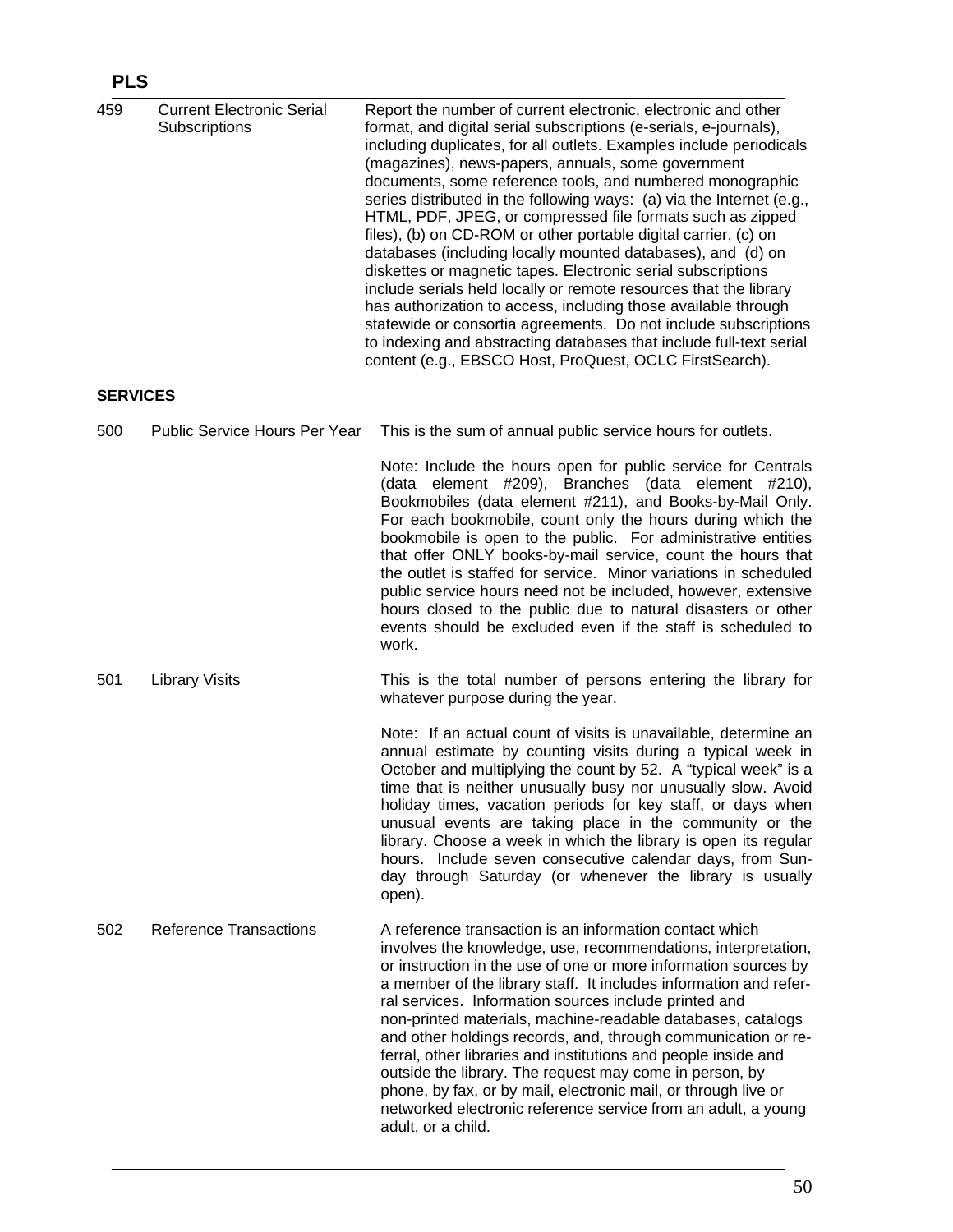|                            |                                                      | Do not count directional transactions or questions of rules or<br>policies. Examples of directional transactions are "Where are<br>the children's books?" and "I'm looking for a book with the call<br>number 811.2G." An example of a question of rules or                                                                                                                                                                                                                                                                                                                                                                     |  |  |
|----------------------------|------------------------------------------------------|---------------------------------------------------------------------------------------------------------------------------------------------------------------------------------------------------------------------------------------------------------------------------------------------------------------------------------------------------------------------------------------------------------------------------------------------------------------------------------------------------------------------------------------------------------------------------------------------------------------------------------|--|--|
|                            |                                                      | policies is "Are you open until 9:00 tonight?"                                                                                                                                                                                                                                                                                                                                                                                                                                                                                                                                                                                  |  |  |
|                            |                                                      | Note: If an annual count of reference transactions is<br>unavailable, determine an annual estimate by counting<br>reference transactions during a typical week in October and<br>multiply the count by 52. A "typical week" is a time that is<br>neither unusually busy nor unusually slow. Avoid holiday<br>times, vacation periods for key staff, or days when unusual<br>events are taking place in the community or in the library.<br>Choose a week in which the library is open its regular hours.<br>Include seven consecutive calendar days, from Sunday<br>through Saturday (or whenever the library is usually open). |  |  |
| 503                        | Number of Registered<br><b>Borrowers</b>             | A registered borrower is a library user who has applied for and<br>received an identification number or card from the public<br>library that has established conditions under which the user<br>may borrow library materials and gain access to other library<br>resources. (Output Measures for Public Libraries, 2 <sup>nd</sup> edition).                                                                                                                                                                                                                                                                                    |  |  |
|                            |                                                      | Note: Files should have been purged within the past three (3)<br>years.                                                                                                                                                                                                                                                                                                                                                                                                                                                                                                                                                         |  |  |
| 550                        | <b>Total Circulation</b>                             | The total annual circulation of all library materials of all types,<br>including renewals.                                                                                                                                                                                                                                                                                                                                                                                                                                                                                                                                      |  |  |
|                            |                                                      | Note: Count all materials in all formats that are charged out for<br>use outside the library. Interlibrary loan transactions included<br>are only items borrowed for users. Do not include items<br>checked out to another library.                                                                                                                                                                                                                                                                                                                                                                                             |  |  |
| 551                        | <b>Circulation of Children's</b><br><b>Materials</b> | The total annual circulation of all children's materials in all<br>formats to all users, including renewals.                                                                                                                                                                                                                                                                                                                                                                                                                                                                                                                    |  |  |
| <b>INTER-LIBRARY LOANS</b> |                                                      |                                                                                                                                                                                                                                                                                                                                                                                                                                                                                                                                                                                                                                 |  |  |
| 552                        | Provided To                                          | These are library materials, or copies of the materials,<br>provided by one autonomous library to another upon request.<br>The libraries involved in interlibrary loans are not under the<br>same library administration. These data are reported as<br>annual figures.                                                                                                                                                                                                                                                                                                                                                         |  |  |
| 553                        | Received From                                        | These are library materials, or copies of the materials,<br>received by one autonomous library from another upon<br>request. The libraries involved in interlibrary loans are not<br>under the same library administration. These data are report-<br>ed as annual figures.                                                                                                                                                                                                                                                                                                                                                     |  |  |

#### **LIBRARY PROGRAMS**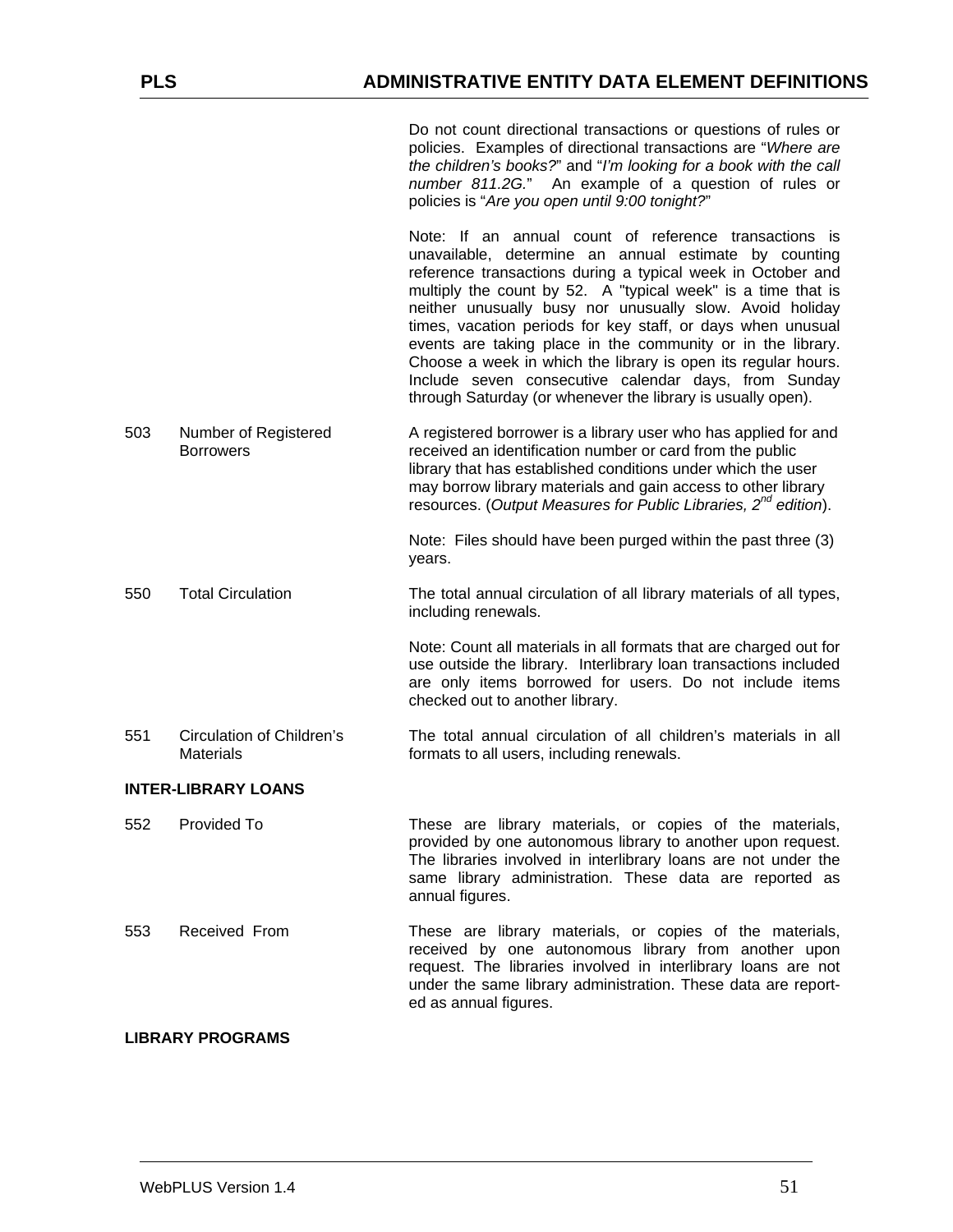# **PLS**

| 600 | <b>Total Number of Library</b><br>Programs | A program is any planned event which introduces the group<br>attending to any of the broad range of library services or<br>activities or which directly provides information to participants.<br>Programs may cover use of the library, library services, or<br>library tours. Programs may also provide cultural, recreational,<br>or educational information, often designed to meet a specific<br>social need. Examples of these types of programs include film<br>showings, lectures, story hours, literacy, English as a second<br>language, citizenship classes, and book discussions.                                                                                                                                   |
|-----|--------------------------------------------|--------------------------------------------------------------------------------------------------------------------------------------------------------------------------------------------------------------------------------------------------------------------------------------------------------------------------------------------------------------------------------------------------------------------------------------------------------------------------------------------------------------------------------------------------------------------------------------------------------------------------------------------------------------------------------------------------------------------------------|
|     |                                            | Count all programs, whether held on- or off-site, that are<br>sponsored or co-sponsored by the library. Exclude programs<br>sponsored by other groups that use library facilities.                                                                                                                                                                                                                                                                                                                                                                                                                                                                                                                                             |
|     |                                            | If programs are offered as a series, count each program in the<br>series. For example, a film series offered once a week for<br>eight weeks should be counted as eight programs.                                                                                                                                                                                                                                                                                                                                                                                                                                                                                                                                               |
|     |                                            | Note: Exclude library activities delivered on a one-to-one<br>basis, rather than to a group, such as one-to-one literacy<br>tutoring, services to homebound, resume writing assistance,<br>homework assistance, and mentoring activities.                                                                                                                                                                                                                                                                                                                                                                                                                                                                                      |
| 601 | Number of Children's<br>Programs*          | A children's program is any planned event for which the<br>primary audience is children and which introduces the group<br>of children attending to any of the broad range of library<br>services or activities for children or which directly provides<br>information to participants. Children's programs may cover<br>use of the library, library services, or library tours. Children's<br>programs may also provide cultural, recreational, or<br>educational information, often designed to meet a specific<br>social need. Examples of these types of programs include<br>story hours and summer reading events.                                                                                                         |
|     |                                            | Count all children's programs, whether held on- or off-site, that<br>are sponsored or co-sponsored by the library. Do not include<br>children's programs sponsored by other groups that use<br>library facilities. If children's programs are offered as a series,<br>count each program in the series. For example, a story hour<br>offered once a week, 48 weeks a year, should be counted as<br>48 programs. Exclude library activities for children delivered<br>on a one-to-one basis, rather than to a group, such as one-to-<br>one literacy tutoring, services to homebound, homework<br>assistance, and mentoring activities. This figure is a subset of<br>the Total Number of Library Programs (data element #600). |
|     |                                            | Note: The National Center for Education Statistics (NCES):<br>Children and Young Adults Defined (Services and Resources<br>for Children and Young Adults in Public Libraries [August<br>1995, NCES 95357]) defines children as persons age 11<br>years and under.                                                                                                                                                                                                                                                                                                                                                                                                                                                              |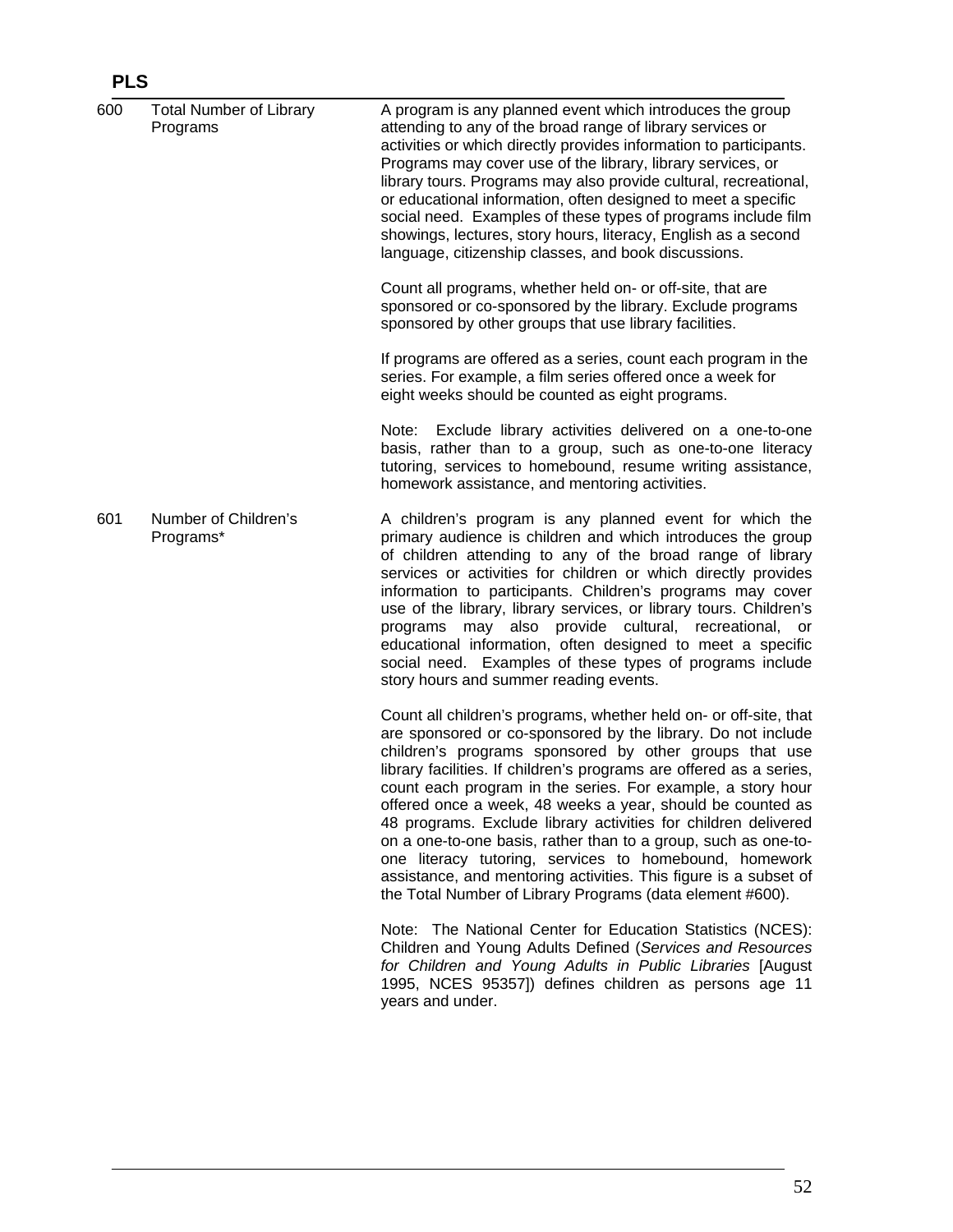| 602 | Number of Young Adult<br>Programs*              | A young adult program is any planned event for which the<br>primary audience is young adult and which introduces the<br>group of young adults attending to any of the broad range of<br>library services or activities for young adults or which directly<br>provides information to participants. Young adult programs<br>may cover use of the library, library services, or library tours.<br>Young adult programs may also provide cultural, recreational,<br>or educational information, often designed to meet a specific<br>social need. Examples of these types of programs include<br>book clubs and summer reading events.                                                                                                        |
|-----|-------------------------------------------------|--------------------------------------------------------------------------------------------------------------------------------------------------------------------------------------------------------------------------------------------------------------------------------------------------------------------------------------------------------------------------------------------------------------------------------------------------------------------------------------------------------------------------------------------------------------------------------------------------------------------------------------------------------------------------------------------------------------------------------------------|
|     |                                                 | Count all young adult programs, whether held on- or off-site,<br>that are sponsored or co-sponsored by the library. Do not<br>include young adult programs sponsored by other groups that<br>use library facilities. If young adult programs are offered as a<br>series, count each program in the series. For example, a book<br>club offered every two weeks, 24 weeks a year, should be<br>counted as 24 programs. Exclude library activities for young<br>adults delivered on a one-to-one basis, rather than to a group,<br>such as one-to-one literacy tutoring, services to homebound,<br>homework assistance, and mentoring activities. This figure is<br>a subset of the Total Number of Library Programs (data<br>element #600). |
|     |                                                 | The National Center for Education Statistics (NCES): Children<br>and Young Adults Defined (Services and Resources for<br>Children and Young Adults in Public Libraries, August 1995,<br>NCES 95357) and The Young Adult Library Services<br>Association (YALSA) defines young adults as age 12-18.                                                                                                                                                                                                                                                                                                                                                                                                                                         |
| 603 | <b>Total Attendance at Library</b><br>Programs* | This is a total count of the audience at all library programs<br>during the reporting period. (See Total Number of Library<br>Programs, data element #600, for the definition of a library<br>program.)                                                                                                                                                                                                                                                                                                                                                                                                                                                                                                                                    |
| 604 | Children's Program<br>Attendance*               | The count of the audience at all programs for which the<br>primary audience is children 11 years and under.<br>Include<br>adults who attend programs intended primarily for children.                                                                                                                                                                                                                                                                                                                                                                                                                                                                                                                                                      |
|     |                                                 | Note: Do not count attendance at library activities for children<br>that are delivered on a one-to-one basis, rather than to a<br>group, such as one-to-one literacy tutoring, services to<br>homebound, homework assistance, and mentoring activities.<br>(See Number of Children's Programs, data element #601, for<br>the definition of a children's library program.)                                                                                                                                                                                                                                                                                                                                                                  |
| 605 | Young Adult Program<br>Attendance*              | The count of the audience at all programs for which the<br>primary audience is young adults 12 to 18 years. Include<br>adults who attend programs intended primarily for young<br>adults.                                                                                                                                                                                                                                                                                                                                                                                                                                                                                                                                                  |
|     |                                                 | Note: Do not count attendance at library activities for young<br>adults that are delivered on a one-to-one basis, rather than to<br>a group, such as one-to-one literacy tutoring, services to<br>homebound, homework assistance, and mentoring activities.<br>(See Number of Young Adult Programs, data element #602,<br>for the definition of a young adult library program.)                                                                                                                                                                                                                                                                                                                                                            |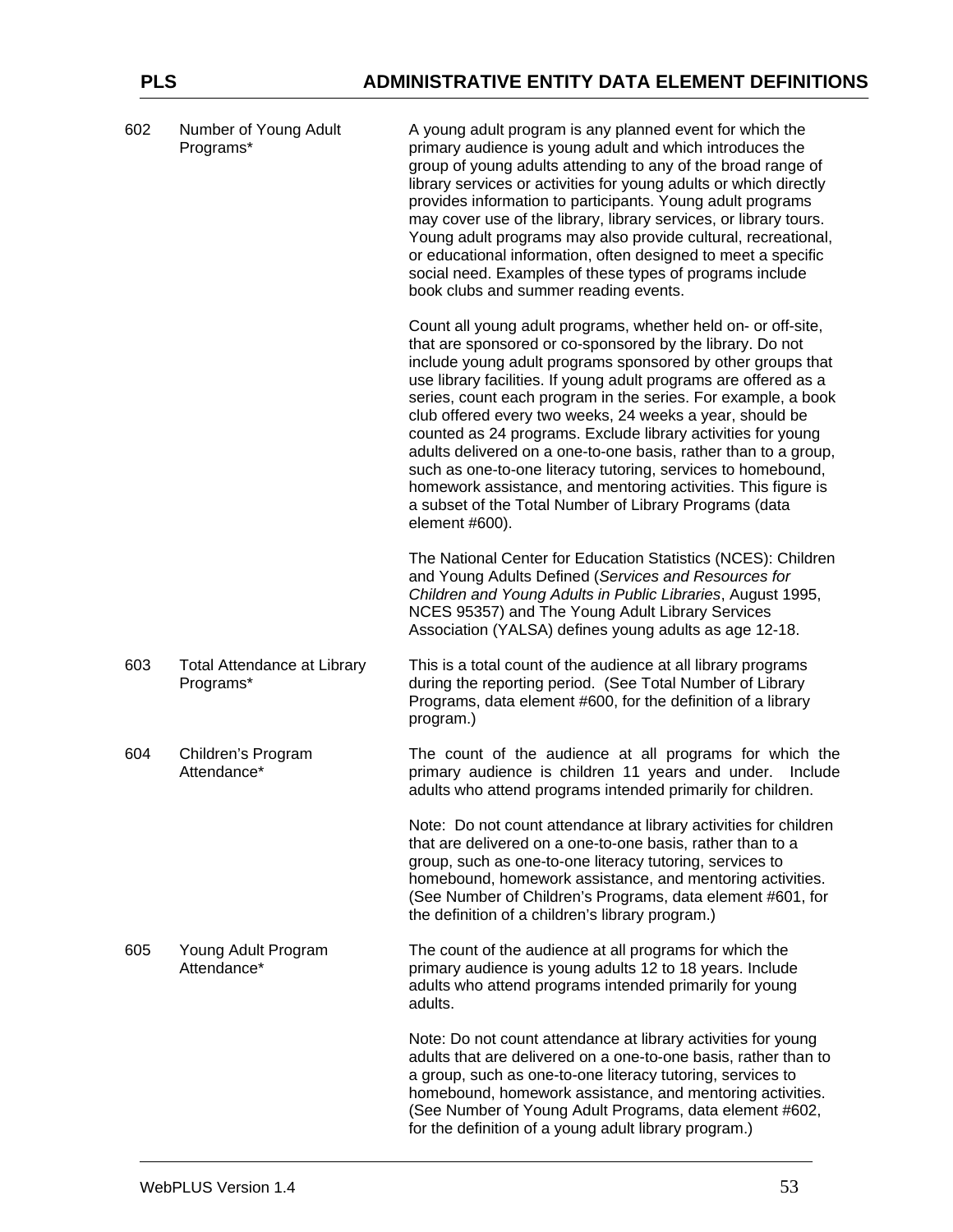# **PLS**

## **OTHER ELECTRONIC INFORMATION**

| 650 | Number of Internet<br>Computers Used by<br><b>General Public</b> | Report the number of the library's Internet computers<br>[personal computers (PCs) and laptops], whether purchased,<br>leased, or donated, used by the general public in the library.                                                                                                                                                                                                                                                                                                                                                                                                                                                                                                                                                                                                                                                                                                                                                                                                                             |
|-----|------------------------------------------------------------------|-------------------------------------------------------------------------------------------------------------------------------------------------------------------------------------------------------------------------------------------------------------------------------------------------------------------------------------------------------------------------------------------------------------------------------------------------------------------------------------------------------------------------------------------------------------------------------------------------------------------------------------------------------------------------------------------------------------------------------------------------------------------------------------------------------------------------------------------------------------------------------------------------------------------------------------------------------------------------------------------------------------------|
| 651 | Number of Users of Public<br>Internet Computers Per<br>Year      | Report the total number of individuals that have used Internet<br>computers in the library during the last year. If the computer is<br>used for multiple purposes (Internet access, word-processing,<br>OPAC, etc.) and Internet users cannot be isolated, report all<br>usage. A typical week or other reliable estimate may be used<br>to determine the annual number. Sign-up forms or Web-log<br>tracking software also may provide a reliable count of users.<br>Note: The number of users may be counted manually, using<br>registration logs. Count each user that uses public internet<br>computers, regardless of the amount of time spent on the<br>computer. A user who uses the library's public internet<br>computer(s) three times a year would count as three<br>customers. Software such as "Historian" can also be used to<br>track the number of users at each public internet computer. If<br>the data element is collected as a weekly figure, multiply that<br>figure by 52 to annualize it. |

\* Revised or new data element name and/or definition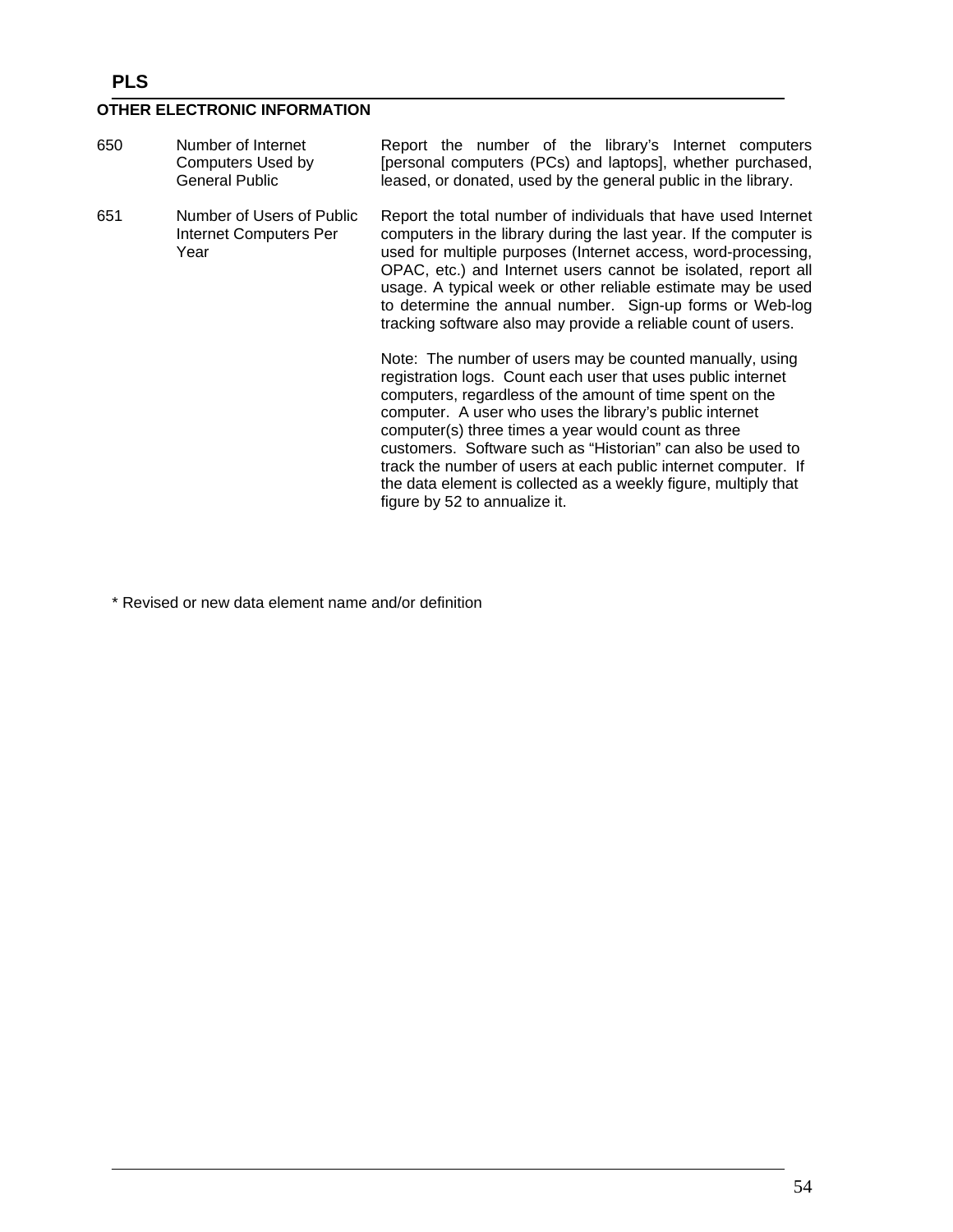## **Outlet Data Element Definitions**

| #   | <b>Data Element Name</b>               | <b>Data Element Definition</b>                                                                                                                                                                                                                                                                                                                                                                         |
|-----|----------------------------------------|--------------------------------------------------------------------------------------------------------------------------------------------------------------------------------------------------------------------------------------------------------------------------------------------------------------------------------------------------------------------------------------------------------|
| 700 | FSCS ID and SEQ<br>(Automatic Display) | This is the identification code assigned by WebPLUS.<br>Outlets are assigned the same FSCS ID as the adminis-<br>trative entity to which they belong, with a unique three-<br>digit suffix added to distinguish each outlet.                                                                                                                                                                           |
| 701 | LIB ID (Optional)                      | This is the state-assigned identification code for the<br>outlet.                                                                                                                                                                                                                                                                                                                                      |
| 702 | Name                                   | This is the legal name of the outlet.                                                                                                                                                                                                                                                                                                                                                                  |
|     |                                        | Note: Provide the legal name of the outlet. Do not use<br>acronyms. Do not abbreviate the name unless it exceeds<br>the WebPLUS field length of 60 characters.<br>Avoid<br>abbreviations at the beginning of the name and do not<br>punctuate abbreviations. (See Standard Abbreviations<br>for WebPLUS in Appendix I.)                                                                                |
| 703 | <b>Street Address</b>                  | This is the complete street address of the outlet.                                                                                                                                                                                                                                                                                                                                                     |
|     |                                        | Note: Do not report a post office box or general delivery.<br>For a bookmobile that operates from an administrative<br>entity, branch, or central library, report the address of the<br>administrative entity, branch or central library from which<br>operates. For a bookmobile that is itself<br>the<br>it<br>administrative entity, report the address where the<br>bookmobile is parked at night. |
| 704 | City                                   | This is the city or town in which the outlet is located.                                                                                                                                                                                                                                                                                                                                               |
| 705 | ZIP Code                               | This is the standard five-digit postal ZIP code for the<br>street address of the outlet.                                                                                                                                                                                                                                                                                                               |
| 706 | $ZIP+4$                                | This is the four-digit postal ZIP code extension for the<br>street address of the outlet.                                                                                                                                                                                                                                                                                                              |
| 707 | County of the Outlet                   | This is the county in which the outlet is located.                                                                                                                                                                                                                                                                                                                                                     |
| 708 | Phone                                  | This is the telephone number of the outlet, including area<br>code.                                                                                                                                                                                                                                                                                                                                    |
|     |                                        | Note: Report telephone number without spacing or<br>punctuation. If the outlet has no phone, enter "-3" (for Not<br>Applicable).                                                                                                                                                                                                                                                                       |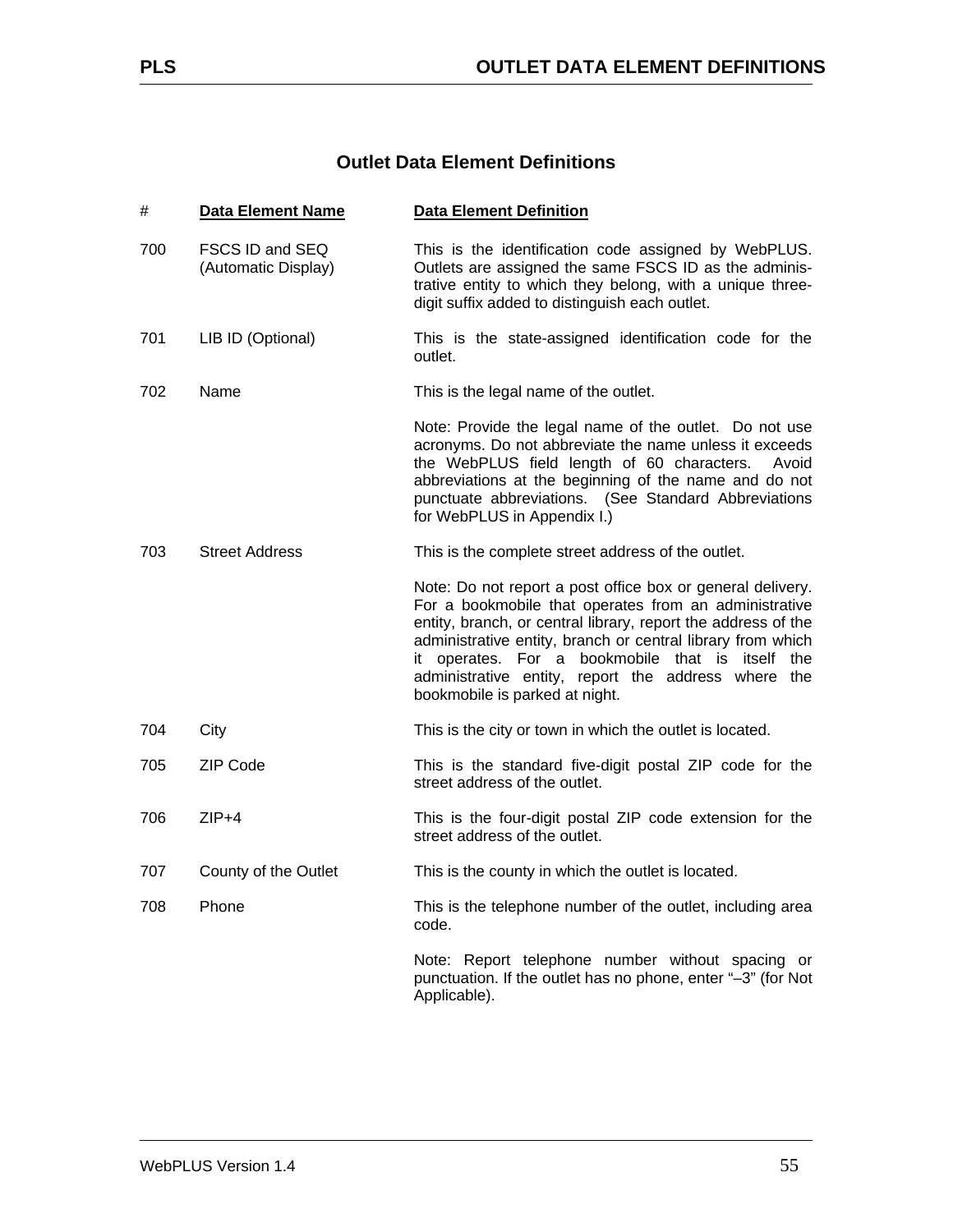709 Outlet Type Code **An outlet is a unit of an administrative entity that provides** direct public library service.

Select one of the following:

BM—Books-by-Mail Only. A direct mail order service which provides books and other library materials. Booksby-mail typically serves rural residents, the disabled, the homebound, and others without access to another type of public library outlet. Requests for materials are usually received by mail and by telephone only. Only books-bymail services that are housed separately from any other type of direct public service outlet (that is, central library, branches, or bookmobiles) should be coded here.

BR—Branch Library. A branch library is an auxiliary unit of an administrative entity which has at least all of the following:

- 1. Separate quarters;
- 2. An organized collection of library materials;
- 3. Paid staff; and
- 4. Regularly scheduled hours for being open to the public.

BS—Bookmobile(s). A bookmobile is a traveling branch library. It consists of at least all of the following:

- 1. A truck or van that carries an organized collection of library materials;
- 2. A paid staff; and
- 3. Regularly scheduled hours (bookmobile stops) for being open to the public.

Note: A separate outlet record may be created for each bookmobile. You may wish to create separate outlet records for individual bookmobiles if (1) they have different addresses and/or (2) they have different Metropolitan Status Codes (see outlet data element #710). Alternatively, a bookmobile outlet record may include more than one bookmobile.

CE—Central Library. This is one type of single outlet library (SO) or the library which is the operational center of a multiple-outlet library (MO or MA). Usually all processing is centralized here and the principal collections are housed here. Synonymous with main library.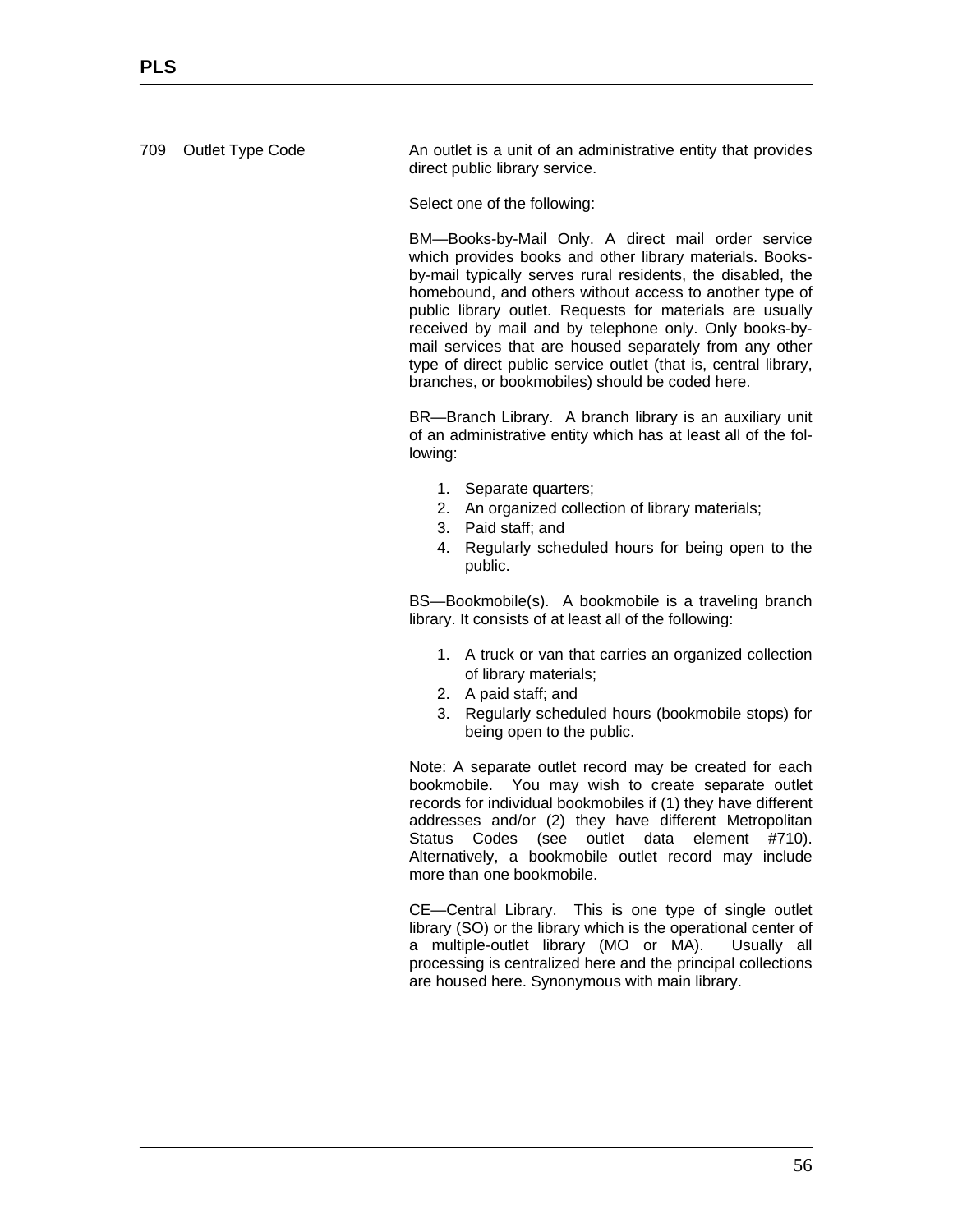Note: Each administrative entity may report either no central library or one central library. No administrative entity may report more than one central library. If you wish to identify a central library in the outlet file, identify the library with the largest collection as the central library for FSCS purposes, and report all others as branches. Where there are several co-equal outlets and no principal collection, report all such outlets as branches, not central **libraries** 

710 Metropolitan Status Code Select one of the following. Bookmobiles should report the code which best describes their primary service area.

> Note: Contact the State Data Center for specific information about Metropolitan Areas in your state.

> CC—Central City. The largest central city and, in some cases, up to two additional central cities are included in the title of the Metropolitan Area; there also are central cities that are not included in a Metropolitan Area title. A Metropolitan Area central city does not include any part of that city that extends outside the Metropolitan Area boundary.

> NC—Metropolitan Area, but Not Within Central City Limits. A large population nucleus, together with adjacent communities that have a high degree of economic and social integration with that nucleus. Some Metropolitan Areas are defined around two or more nuclei. Each Metropolitan Area must contain a place with a minimum population of 50,000 or a Census Bureau-defined urbanized area and a total Metropolitan Area population of at least 100,000 (75,000 in New England). A Metropolitan Area comprises one or more central counties. (Independent cities are considered county equivalents.) A Metropolitan Area may also include one or more outlying counties that have close economic and social relationships with the central county. An outlying county must have a specified level of commuting to the central counties and also must meet certain standards regarding metropolitan character, such as population density, urban population, and population growth. In New England, Metropolitan Areas are composed of cities and towns rather than whole counties.

NO—Not in a Metropolitan Area.

711 Square Footage of Outlet Provide the area, in square feet, of the public library outlet (central library or branch). Report the total area in square feet for each library outlet (central library or branch) separately. This is the area on all floors enclosed by the outer walls of the library outlet. Include all areas occupied by the library outlet, including those areas off-limits to the public. Include any areas shared with another agency or agencies if the outlet has use of that area.